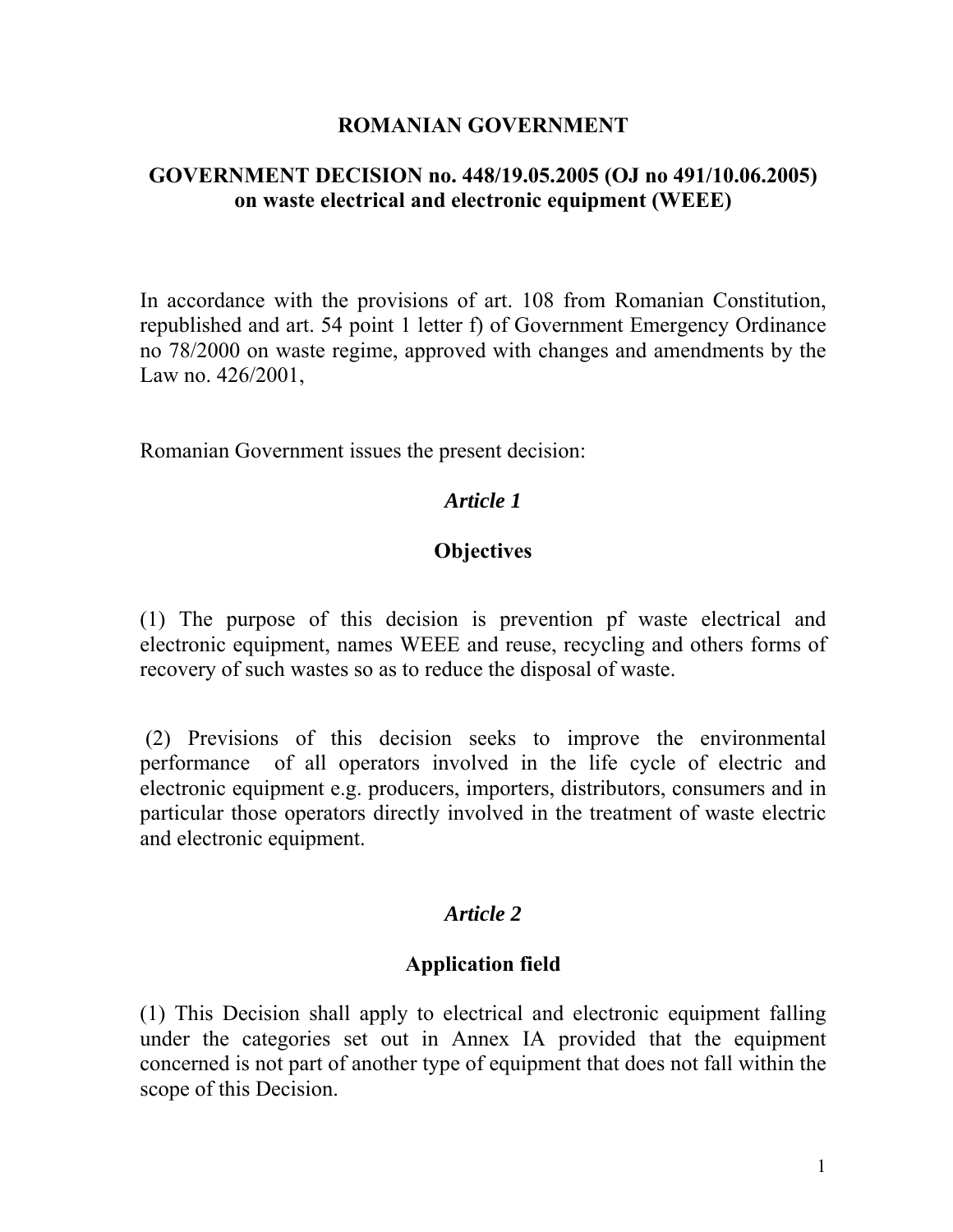(2) Annex IB contains a list of products which fall under the categories set out in article 2 point (1).

(3) This Decision shall apply without prejudice to national legislation on safety and health requirements and specific national waste management legislation.

(4) Equipment which is connected with the protection of the essential interests of the national security, arms, munitions and war material shall be excluded from this Decision.

(5) This decision apply to the similarly equipments from point (4) which are not intended for specifically military purposes.

### *Article 3*

### **Definitions**

For the purposes of this Government Decision, the following definitions shall apply:

- a) "'**electrical and electronic equipment"** or "**EEE"** means equipment which is dependent on electric currents or electromagnetic fields in order to work properly and equipment for the generation, transfer and measurement of such currents and fields falling under the categories set out in Annex IA and designed for use with a voltage rating not exceeding 1 000 Volt for alternating current and 1 500 Volt for direct current;
- b) "**waste electrical and electronic equipment"** or "**WEEE"** means electrical or electronic equipment which is waste within the meaning of Government Emergency Ordinance no 78/2000 on waste regime, approved with changes and amendments by the Law no. 426/2001, including all components, subassemblies and consumables which are part of the product at the time when become waste;
- c) "**prevention"** means measures aimed at reducing the quantity and the harmfulness to the environment of WEEE and materials and substances contained therein;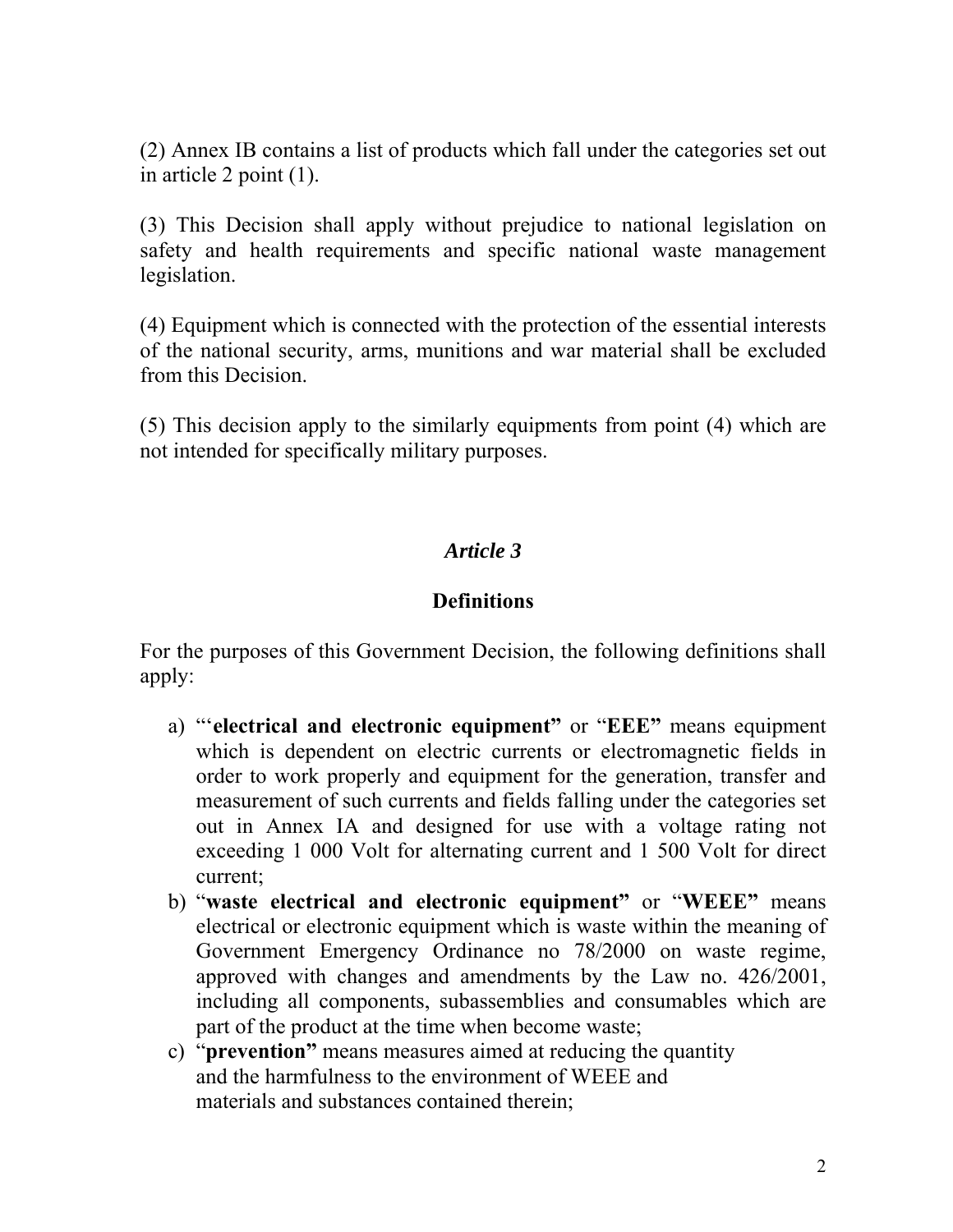- d) "**reuse**" means any operation by which WEEE or components thereof are used for the same purpose for which they were conceived, including the continued use of the equipment or components thereof which are returned to collection points, distributors, recyclers or manufacturers;
- e) "**recycling**" means the reprocessing in a production process of the waste materials for the original purpose or for other purposes, but excluding energy recovery which means the use of combustible waste as a means of generating energy through direct incineration with or without other waste but with recovery of the heat;
- f) "**recovery**" means any of the applicable operations provided for in Annex IIB to Government Emergency Ordinance no 78/2000 on waste regime, approved with changes and amendments by the Law no. 426/2001;
- g) "**disposal"** means any of the applicable operations provided for in Annex IIA to Government Emergency Ordinance no 78/2000 on waste regime, approved with changes and amendments by the Law no. 426/2001;
- h) "**treatment"** means any activity after the WEEE has been handed over to a facility for depollution, disassembly, shredding, recovery or preparation for disposal and any other operation carried out for the recovery and/or the disposal of the WEEE;
- i) "**producer"** means any physical or juridical person who, irrespective of the selling technique used, including by means of distance communication in accordance with Government Ordinance no 130/2000 on juridical regime of distance contracts, approved by Law no 51/2003:
	- (i) manufactures and sells electrical and electronic equipment under his own brand,
	- (ii) resells under his own brand equipment produced by other suppliers, a reseller not being regarded as the 'producer' if the brand of the producer appears on the equipment, as provided for in subpoint (i), or
	- (iii)imports or exports electrical and electronic equipment on a professional basis into or out of Romania.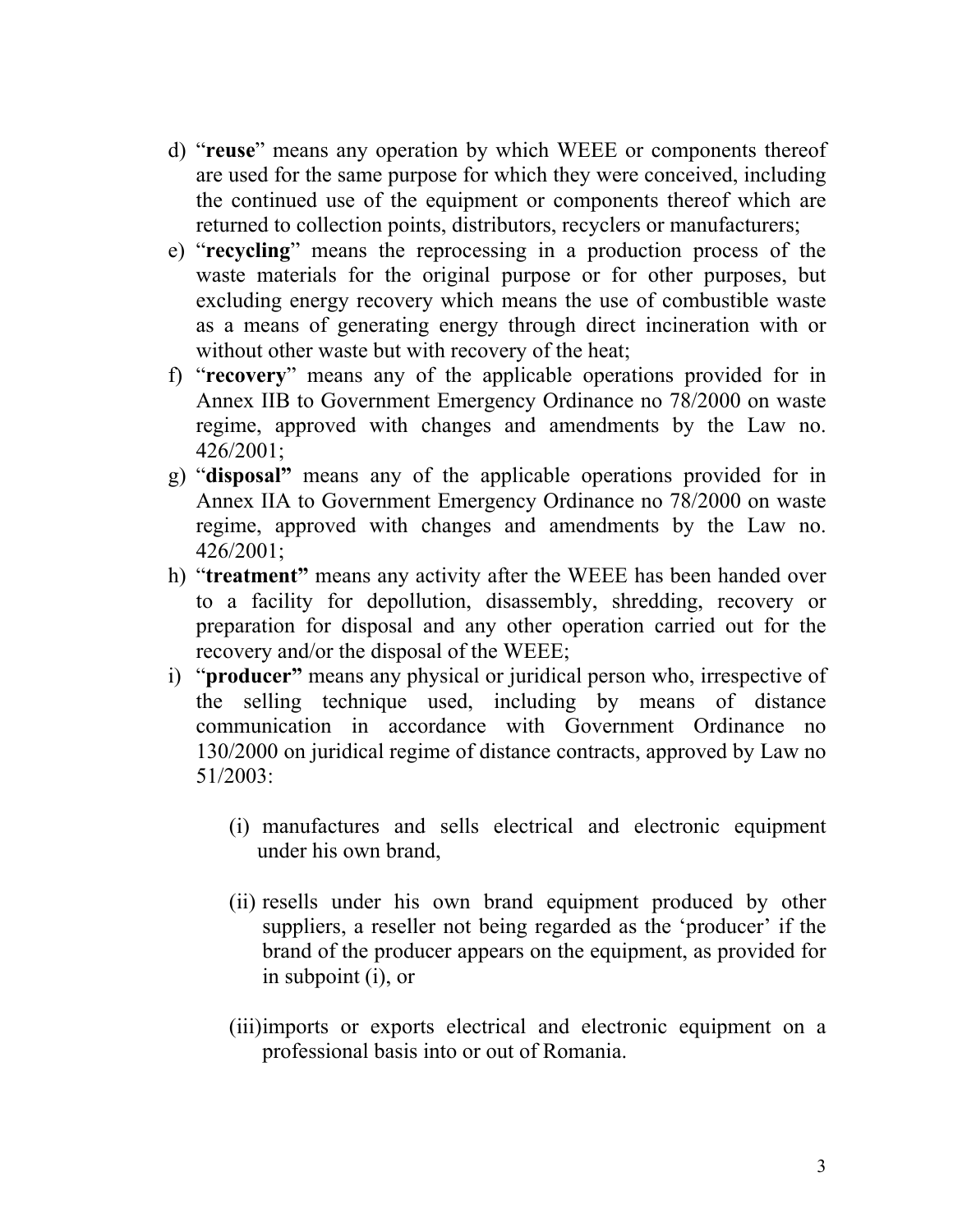The physical or juridical person which provides financing under or pursuant to any finance agreement shall not be deemed a "producer" unless he also acts as a producer within the meaning of subpoints (i) to (iii);

- j) '"**distributor"** means any person who provides electrical or electronic equipment on a commercial basis to the party who is going to use it;
- k) "**WEEE from private households**" means WEEE which comes from private households and from commercial, industrial, institutional and other sources which, because of its nature and quantity, is similar to that from private households;
- l) "**dangerous substance or preparation**" means any substance or preparation which has to be considered dangerous under Government Decision no 200/2000 on classification, labeling and packaging of chemical hazardous substances and preparations, approved by Law no 451/2001 and Government Decision no 92/2003 on approval of guidelines about classification, labeling and packaging of chemical hazardous substances and preparations
- m) "**finance agreement"** means any loan, lease, hiring or deferred sale agreement or arrangement relating to any equipment whether or not the terms of that agreement or arrangement or any collateral agreement or arrangement provide that a transfer of ownership of that equipment will or may take place.
- n) "**historical waste**" WEEE from EEE put on the market before 1<sup>st</sup> January 2007.

# *Article 4*

### **Product design**

(1) ) The producers shall put on the market the production of those electrical and electronic equipment whose technical aspects takes into account the following aspects:

- a) facilitate dismantling and recovery
- b) reuse and recycling of WEEE, their components and materials.

(2) Producers haven't prevent, through specific design features or manufacturing processes, WEEE from being reused, unless such specific design features or manufacturing processes present overriding advantages, for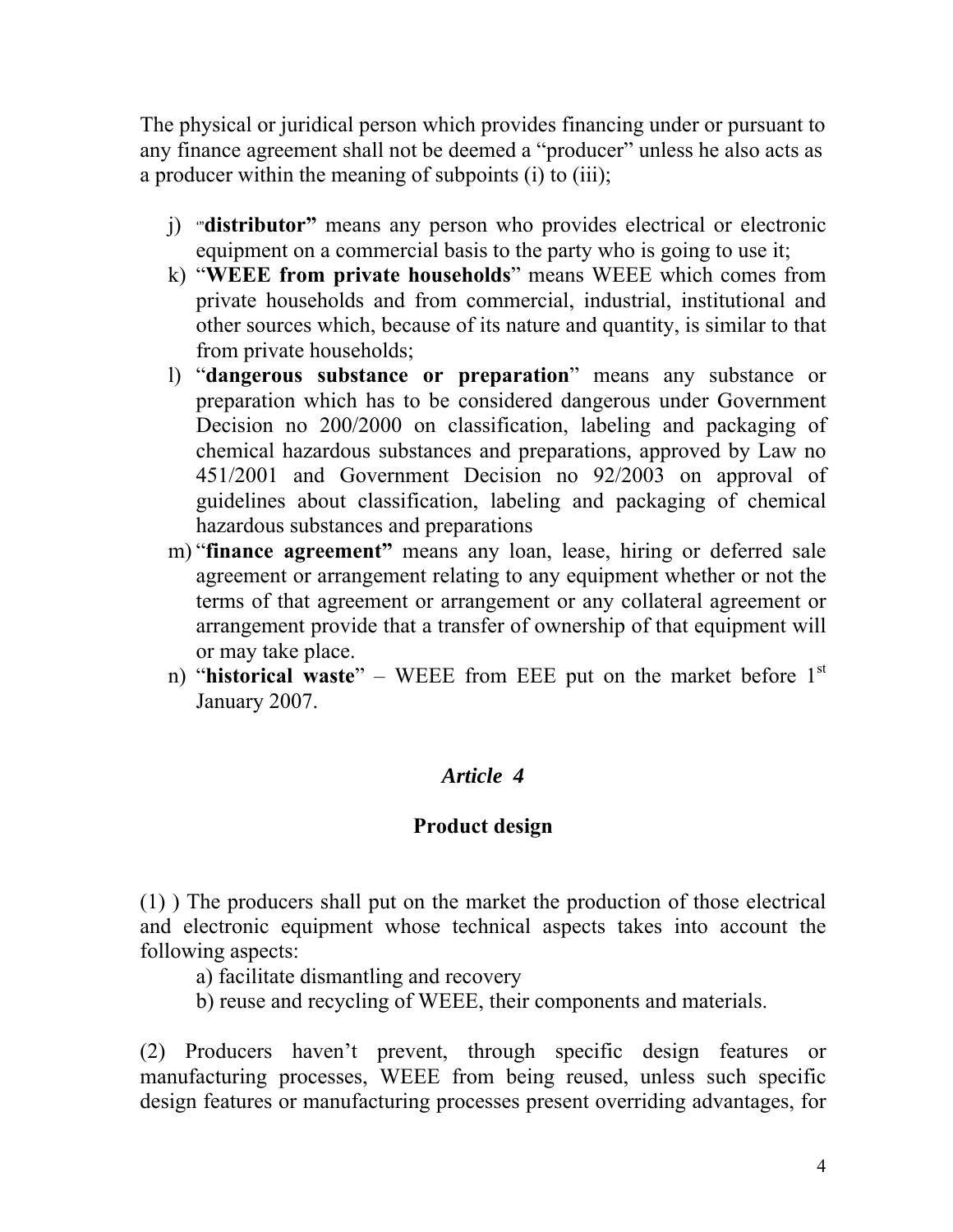example, with regard to the protection of the environment and/or safety requirements.

## *Article 5*

### **Separate collection**

(1) The local public administration shall be oblige to separate collect WEEE from particular holders and shall offer to the producers the places for separate collective point.

(2) In order to minimize the disposal of WEEE as unsorted municipal wastes and to achieve a high level of separate collection of WEEE, the holders hand out the WEEE at the collection points organized for this purpose, according to paragraph (1).

(3) In view of the separate collection of WEEE coming from the private households, producers shall provide the establishing of at least:

a) until  $31<sup>st</sup>$  December 2005

i) 1 collection point for each county;

ii) 1 collection point in each city with more than 100.000 inhabitants;

iii) 6 collection point in Bucharest.

 b) until 31st December 2006 one collection in each city with more than 20.000 inhabitants.

(4) The collection points provided at paragraph (3) shall be located in places and at distances which can ensure an easy access, taking into account in particular the population density.

(5) The collection points shall take over free of charge or against fees taking account the value of components reused from the DEEE from the final holders and distributors;

(6) When supplying a new product, distributors shall be oblige for ensuring that such waste can be returned to them free of charge or against fees taking account the value of components reused, on a one-to-one basis as long as the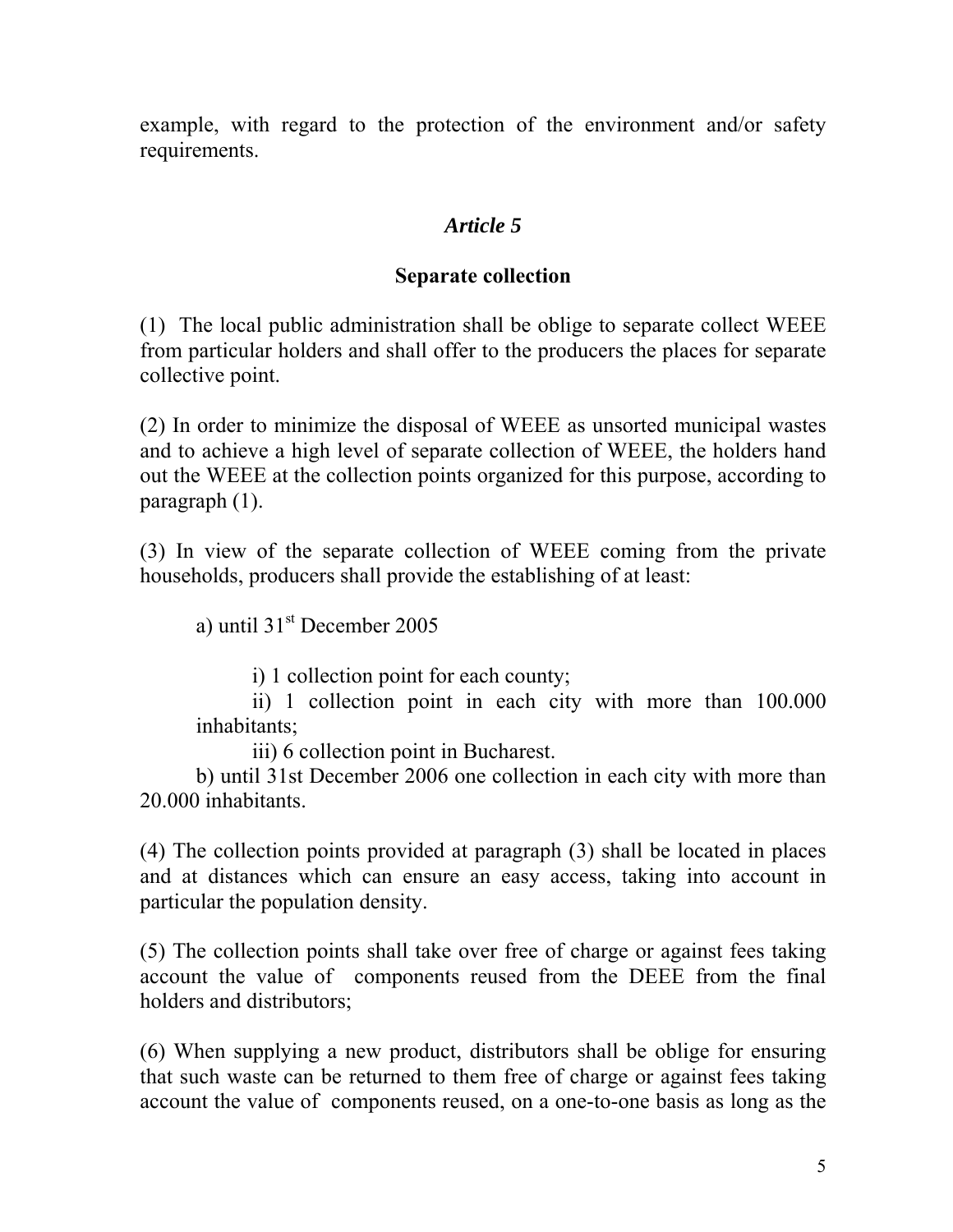equipment is of equivalent type and has fulfilled the same functions as the supplied equipment.

(7) Without prejudice to the provisions of paragraph (3) and (6) above, producers are allowed to set up and operate individual or collective take-back systems for WEEE from private households provided that these are in line with the objectives of this decision;

(8) Having regard to health and safety standards, WEEE that presents a health and safety risk to personnel because of contamination may be refused for collection.

(9) For the category of WEEE refers to in paragraph (8) specific arrangements shall be establish by a common order of the Ministry of Environment and Water Management, within 90 days from entering into force of this Decision.

(10) In case when it comes up the necessity of making some specific provisions regarding the return of WEEE in accordance with the provisions of the paragraphs (3) and (6) for the WEEE which does not contain the essential components or if the equipment contains waste other than WEEE, these provisions shall be approved by a common order of the Ministry of Economy and Commerce and Ministry of Environment and Water Management.

(11) In the case of WEEE other than WEEE from private households, and without prejudice to Article 9, the producers are obliged to provide for the collection of such waste

(12) The producers are oblige to ensure that all WEEE collected under paragraphs (3), (6) and (11) is transported to treatment facilities authorized under Article 6, unless the appliances are reused as a whole . The producers shall ensure that the envisaged reuse does not lead to the infringement of the provisions of this decision, in particular as regards Articles 6 and 7. The collection and transport of separately collected WEEE shall be carried out in a way which optimizes reuse and recycling of those components or whole appliances capable of being reused or recycled.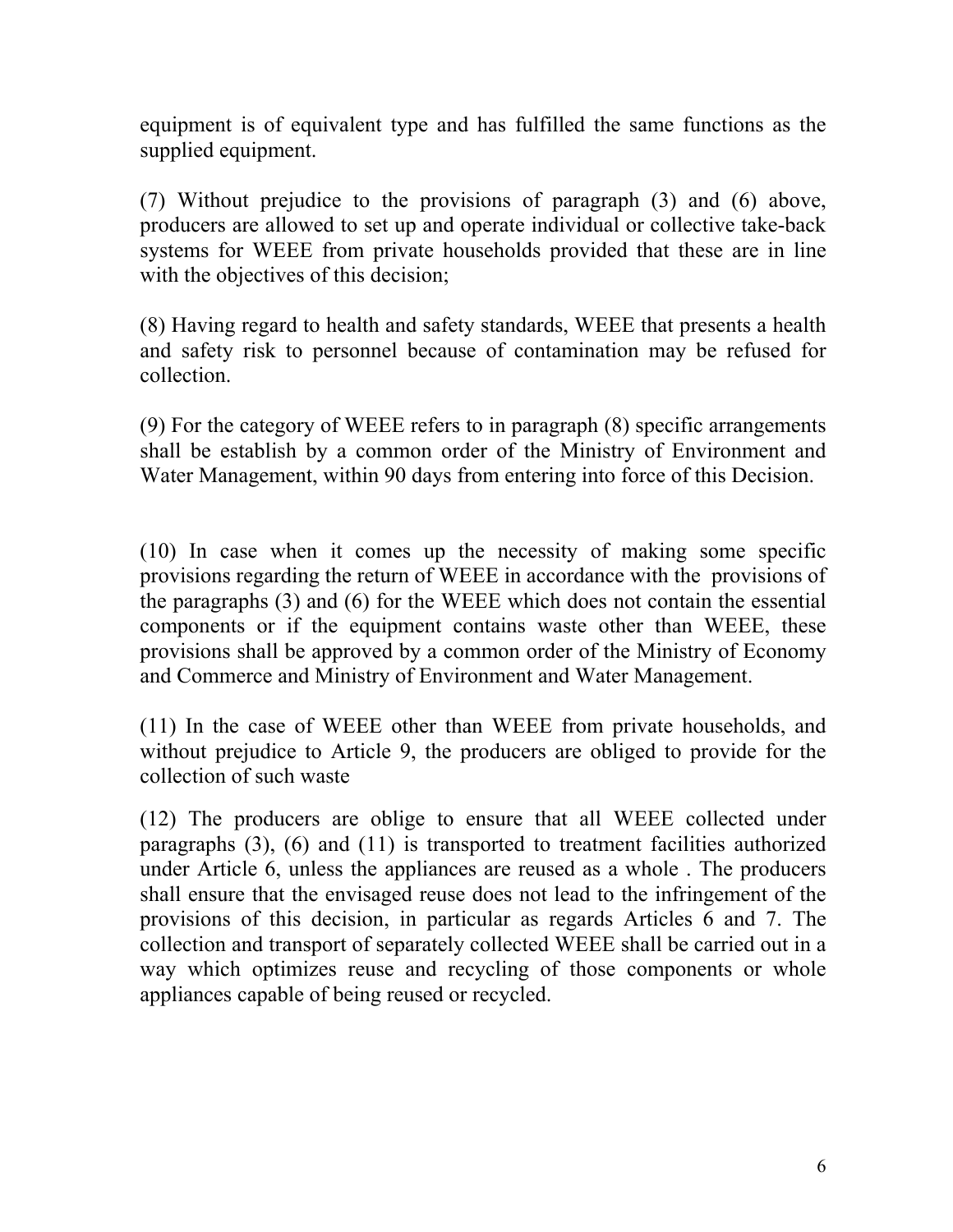(13) By 31 December 2006 at the latest a rate of separate collection of at least 4,00 kilograms on average per inhabitant per year of WEEE from private households shall be achieved, with the following intermediary objectives:

a) by  $31<sup>st</sup>$  of December 2006 at least 2,00 Kg/inhabitant;

b) by  $31<sup>st</sup>$  of December 2007 at least 4,00 Kg/inhabitant.

### *Article 6*

### **Treatment**

(1) The treatment of WEEE shall, as a minimum, be carried out with the removal of all hazardous fluids and a selective treatment in accordance with Annex 2 at this decision and with the provisions of art. 5 paragraph (1) of the Emergency Government Ordinance 78/2000 on waste regime, approved with changes and amendments by the Law 426/2001.

(2) For the purposes of environmental protection, it may be adopted the minimum quality standards for the treatment of collected WEEE. In this case the Ministry of Environment and Water Management shall inform the European Commission, in view of publishing these standards.

(3) Economic operators are allowed to carry out treatment operations of WEEE only if they have an environmental permit in accordance with section I, art. 9 of the Emergency Government Ordinance 78/2000 2000 on waste regime, approved with changes and amendments by the Law 426/2001.

(4) Economic operators which are permitted for treatment operations have the obligation to comply with the technical requirements set out in Annex no. 3 regarding the storage and treatment of collected WEEE.

(5) The treatment operation may also be undertaken outside Romania, or the Community provided that the shipment of WEEE is in compliance with Council Regulation (EEC) No 259/93 of 1 February 1993 on the supervision and control of shipments of waste within, into and out of the European Community (1).

WEEE exported out of Romania in line with Council Regulation (EEC) No 259/93, Council Regulation (EC) No. 1420/1999 (2) of 29 April 1999 establishing common rules and procedures to apply to shipments to certain non-OECD countries of certain types of waste and Commission Regulation (EC) No 1547/1999 (3) of 12 July 1999 determining the control procedures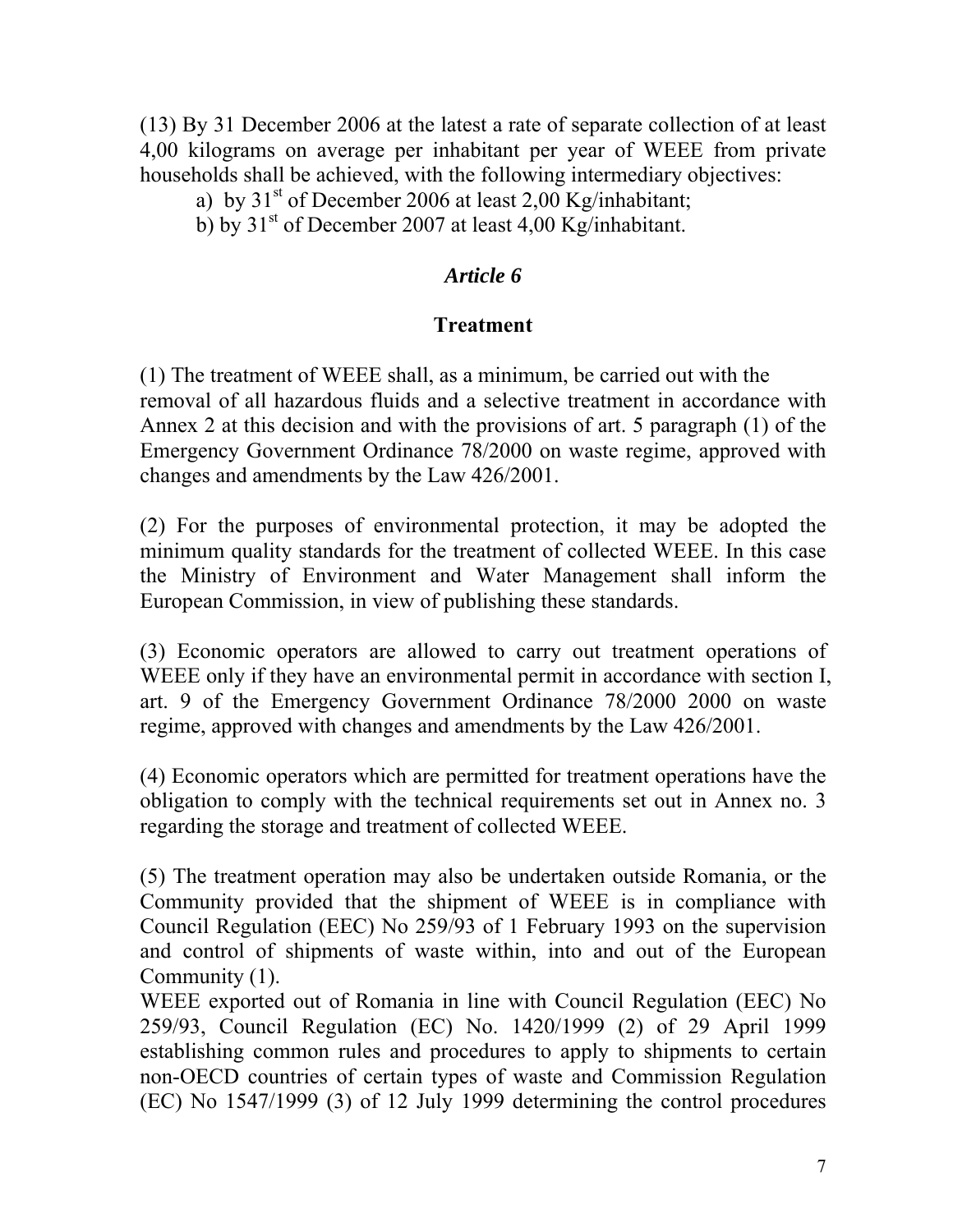under Council Regulation (EEC) No 259/93 to apply to shipments of certain types of waste to certain countries to which OECD Decision C(92)39 final does not apply, shall only count for the fulfillment of obligations and targets of Article 7, paragraphs (1) and (2) of this Decision if the exporter can prove that the recovery, reuse and/or recycling operation took place under conditions that are equivalent to the requirements of this Decision.

(6) Economic operators which are permitted for treatment operations of WEEE take account of the technical requirements set out in Minister Order of agriculture, forests, waters and environment no 50/2004 on organisation and ccordination of environment audit management.

#### *Article 7*

#### **Recovery**

(1) Producers, third parties acting on their behalf or Collective Organizations shall take the most appropriate measures to provide for the following targets of recovery, reuse and recycling of WEEE collected separately in accordance with the provisions of Art. 5:

a) For WEEE falling under categories 1 and 10 of Annex IA,

(i) by 31 December 2006, the rate of recovery shall be increased to a minimum of 40% by an average weight per appliance,

(ii) by 31 December 2007, the rate of recovery shall be increased to a minimum of 60 % by an average weight per appliance,

(iii) by 31 December 2008, the rate of recovery shall be increased to a minimum of 80 % by an average weight per appliance,

(iv) by 31 December 2006, the rate of component, material and substance reuse and recycling shall be increased to a minimum of 37,5 % by an average weight per appliance;

(v) by 31 December 2007, the rate of component, material and substance reuse and recycling shall be increased to a minimum of 56 % by an average weight per appliance;

(vi) by 31 December 2008, the rate of component, material and substance reuse and recycling shall be increased to a minimum of 75 % by an average weight per appliance;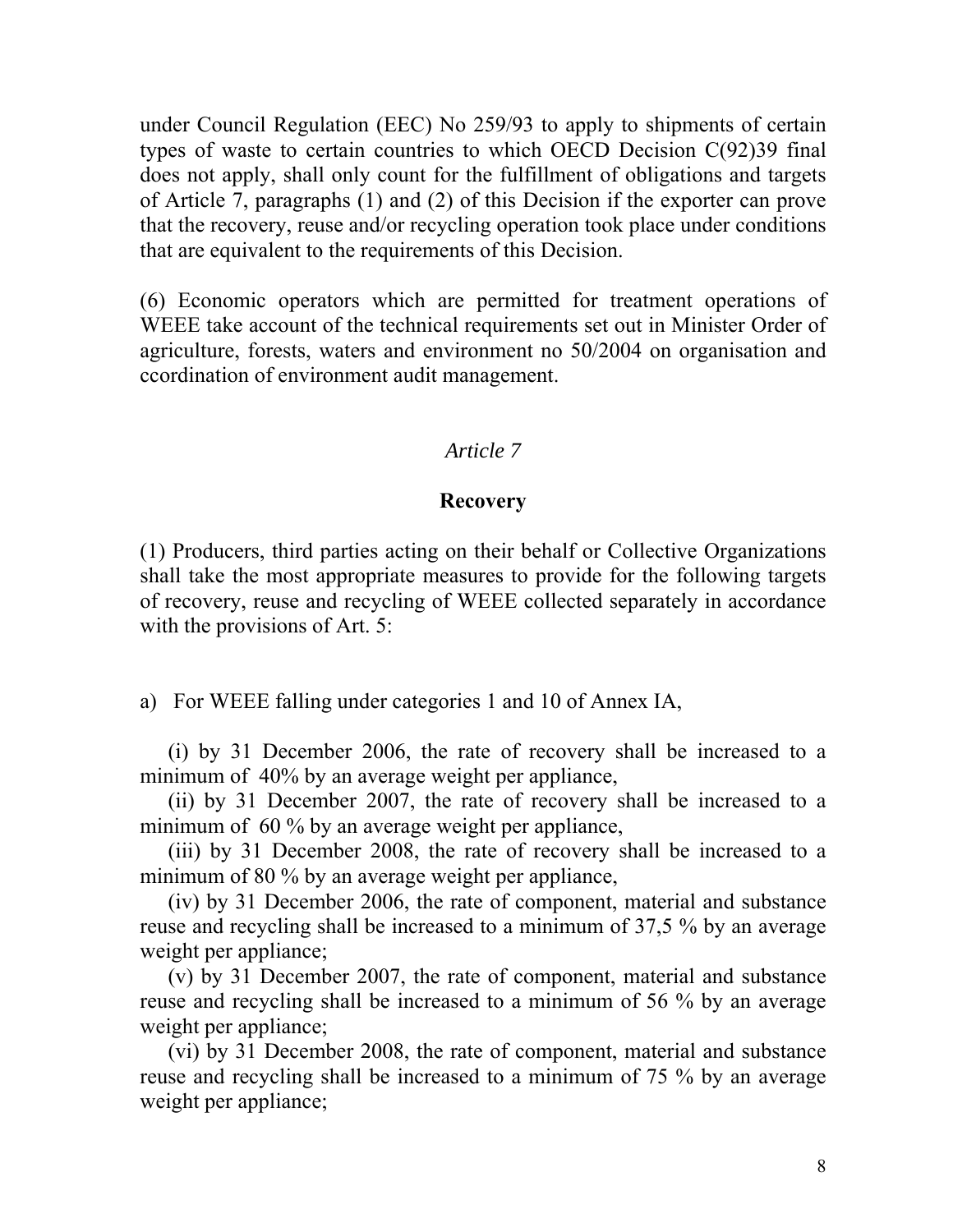b) For WEEE falling under categories 3 and 4 of Annex IA,

(i) by 31 December 2006, the rate of recovery shall be increased to a minimum of 37,5 % by an average weight per appliance,

(ii) by 31 December 2007, the rate of recovery shall be increased to a minimum of 56 % by an average weight per appliance,

(iii) by 31 December 2008, the rate of recovery shall be increased to a minimum of 75 % by an average weight per appliance,

(iv) by 31 December 2006, the rate of component, material and substance reuse and recycling shall be increased to a minimum of 32,5 % by an average weight per appliance;

(v) by 31 December 2007, the rate of component, material and substance reuse and recycling shall be increased to a minimum of 48,75 % by an average weight per appliance;

(vi) by 31 December 2008, the rate of component, material and substance reuse and recycling shall be increased to a minimum of 65 % by an average weight per appliance;

c) For WEEE falling under categories 2, 5, 6, 7 and 9 of Annex IA,

(i) by 31 December 2006, the rate of recovery shall be increased to a minimum of 35 % by an average weight per appliance,

(ii) by 31 December 2007, the rate of recovery shall be increased to a minimum of 52,5 % by an average weight per appliance,

(iii) by 31 December 2008, the rate of recovery shall be increased to a minimum of 70 % by an average weight per appliance,

(iv) by 31 December 2006, the rate of component, material and substance reuse and recycling shall be increased to a minimum of 25 % by an average weight per appliance;

(v) by 31 December 2007, the rate of component, material and substance reuse and recycling shall be increased to a minimum of 37,5 % by an average weight per appliance;

(vi) by 31 December 2008, the rate of component, material and substance reuse and recycling shall be increased to a minimum of 50 % by an average weight per appliance;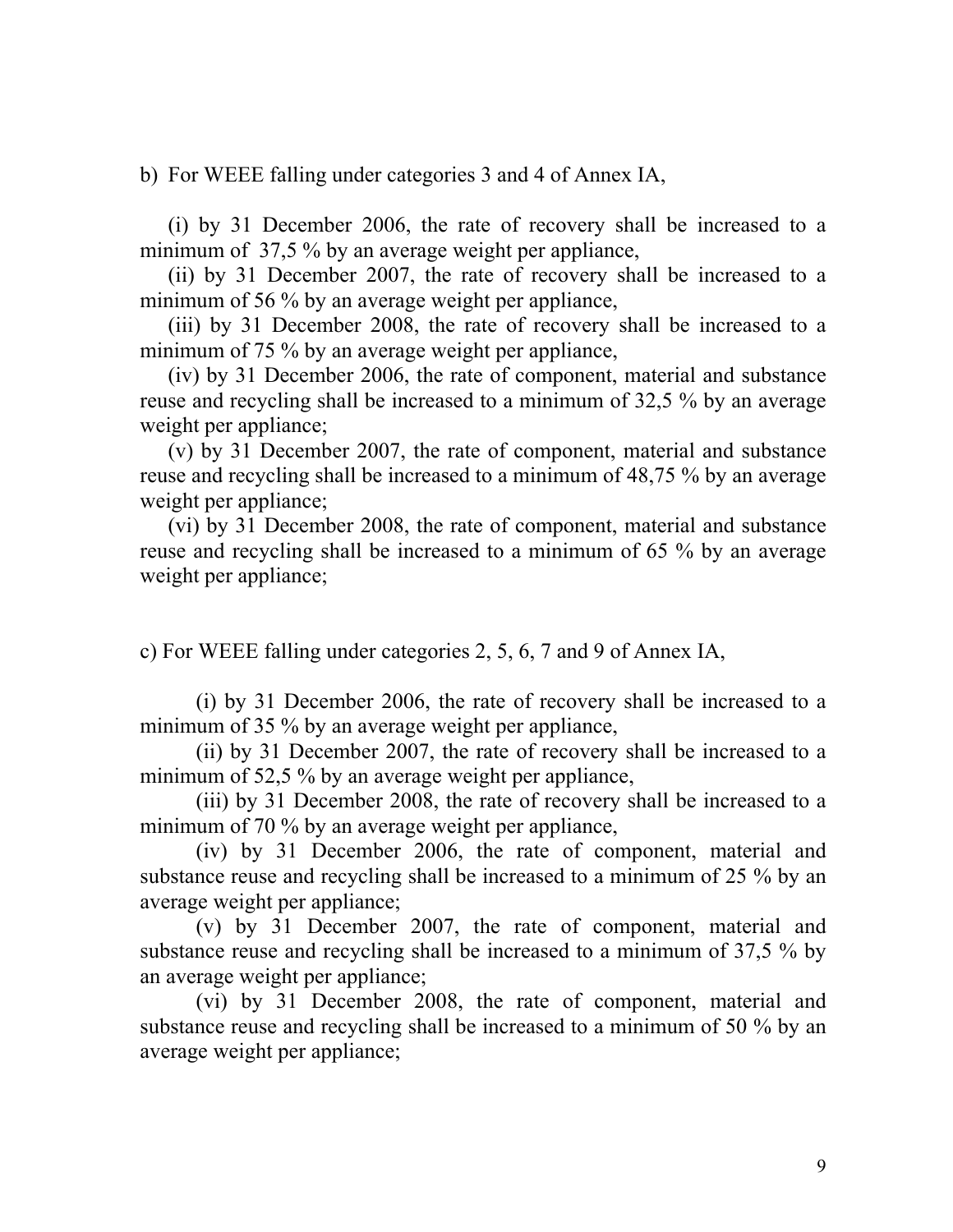c) For gas discharge lamps, the rate of component, material and substance reuse and recycling shall increase as follows:

(i) by 31 December 2006, the rate shall increase up to a minimum of 40 % by weight of the lamps;

(ii) by 31 December 2007, by 31 December 2007, the rate shall increase up to a minimum of 60 % by weight of the lamps;

(iii) by 31 December 2008, the rate shall increase up to a minimum of 80 % by weight of the lamps;

(2) The recovery of WEEE is done by giving priority for the reuse of whole appliances.

(3) For the purpose of monitoring the objectives provided at paragraph (1) the producers or Collective organizations have the obligation to keep records on the mass of WEEE, their components, materials or substances when entering (input) and leaving (output) the treatment facility and/or when entering (input) the recovery or recycling facility. The management recording and reporting procedure of information shall be established by common order of the Ministry of Environment and Water Management and Ministry of Economy and Trade within 90 days from entering into force of this Decision.

(4) Producers or third parties acting on their behalf are obliged to organize the collection, recovery and recycling of WEEE in order to fulfill the obligations resulted from article 5 paragraph (13) and article 7 paragraph (1) from this decision, using one of the following systems:

a) individually, using their own resources;

b) by transfer of these responsibilities, based on a contract, to a legally established economic agent, called herein after Collective organization, authorized by the Ministry of Environment and Water Management

(5) The authorization procedure and criteria of the Collective Organization are established by common order of the Ministry of Environment and Water Management and Ministry of Economy and Trade, within 90 days from the publication of this decision.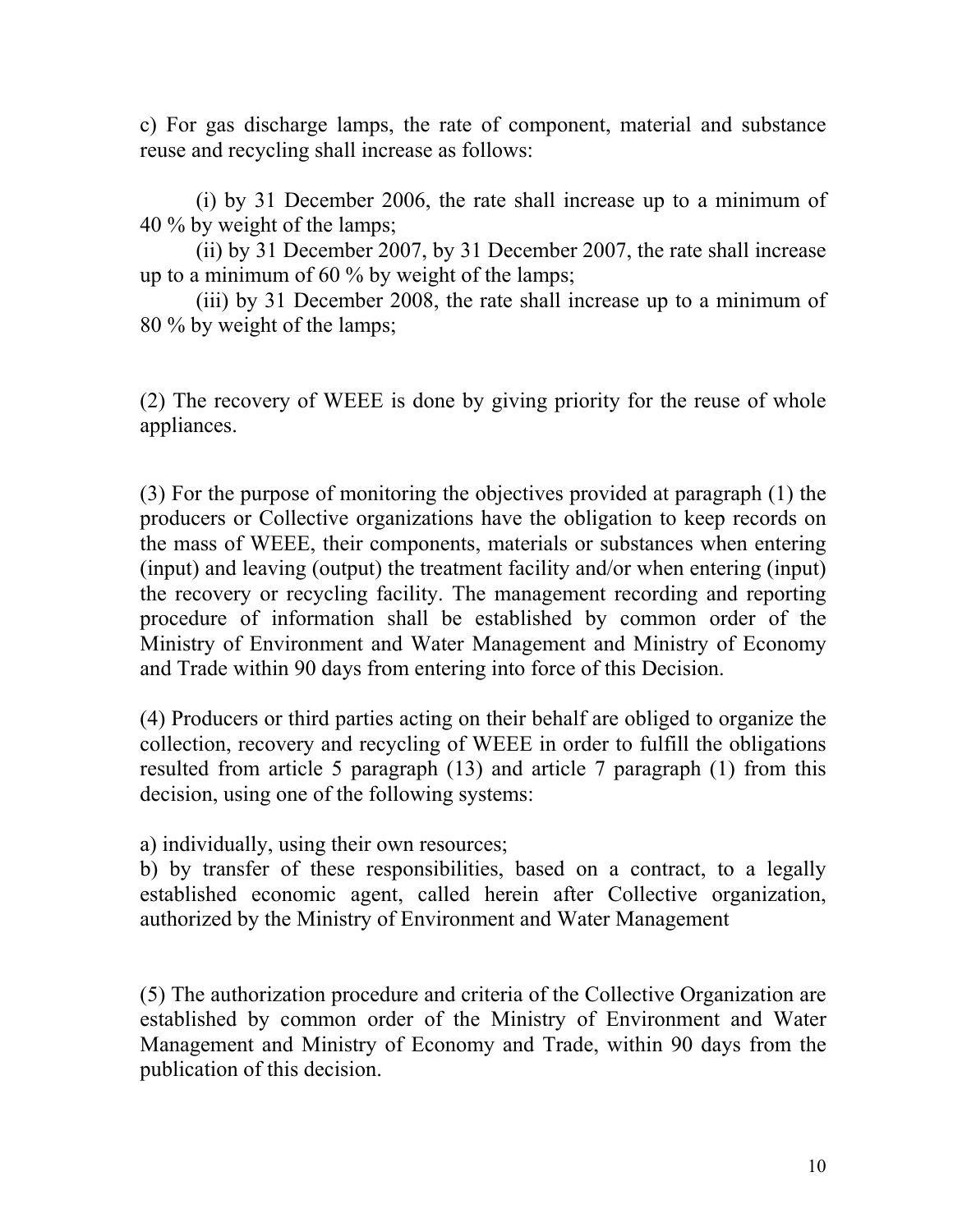(6) Ministry of Economy and Trade and Ministry of Environment and Water Management shall propose research programs for the development of new technologies for WEEE recovery, treatment and recycling within the Sectorial Research Programs.

### *Article 8*

## **Financing in respect of WEEE from private households**

(1) Producers have the obligation for financing of the collection, treatment, recovery and environmentally sound disposal of historical WEEE from private households deposited at collection facilities, set up under Article 5, paragraph (3) and (6).

(2) For products put on the market later than 31 December 2006 each producer shall be responsible for financing the operations referred to in paragraph 1 relating to the waste from his own products. The producer can choose to fulfill this obligation either individually or by joining a collective scheme.

(3) When placing a product on the market, the producers provide a guarantee showing that the management of all WEEE will be financed and that producers clearly mark their products in accordance with Article 11, paragraph (2). This guarantee shall ensure that the operations referred to in paragraph 1 relating to this product will be financed. The guarantee may take the form of participation by the producer in appropriate schemes for the financing of the management of WEEE, a recycling insurance or a blocked bank account.

(4) The costs of collection, treatment and environmentally sound disposal shall not be shown separately to purchasers at the time of sale of new products

(5) The financing of the costs of the management of "historical wastes" shall be provided by one or more systems to which all producers, existing on the market when the respective costs occur, contribute proportionately, e.g. in proportion to their respective share of the market by type of equipment.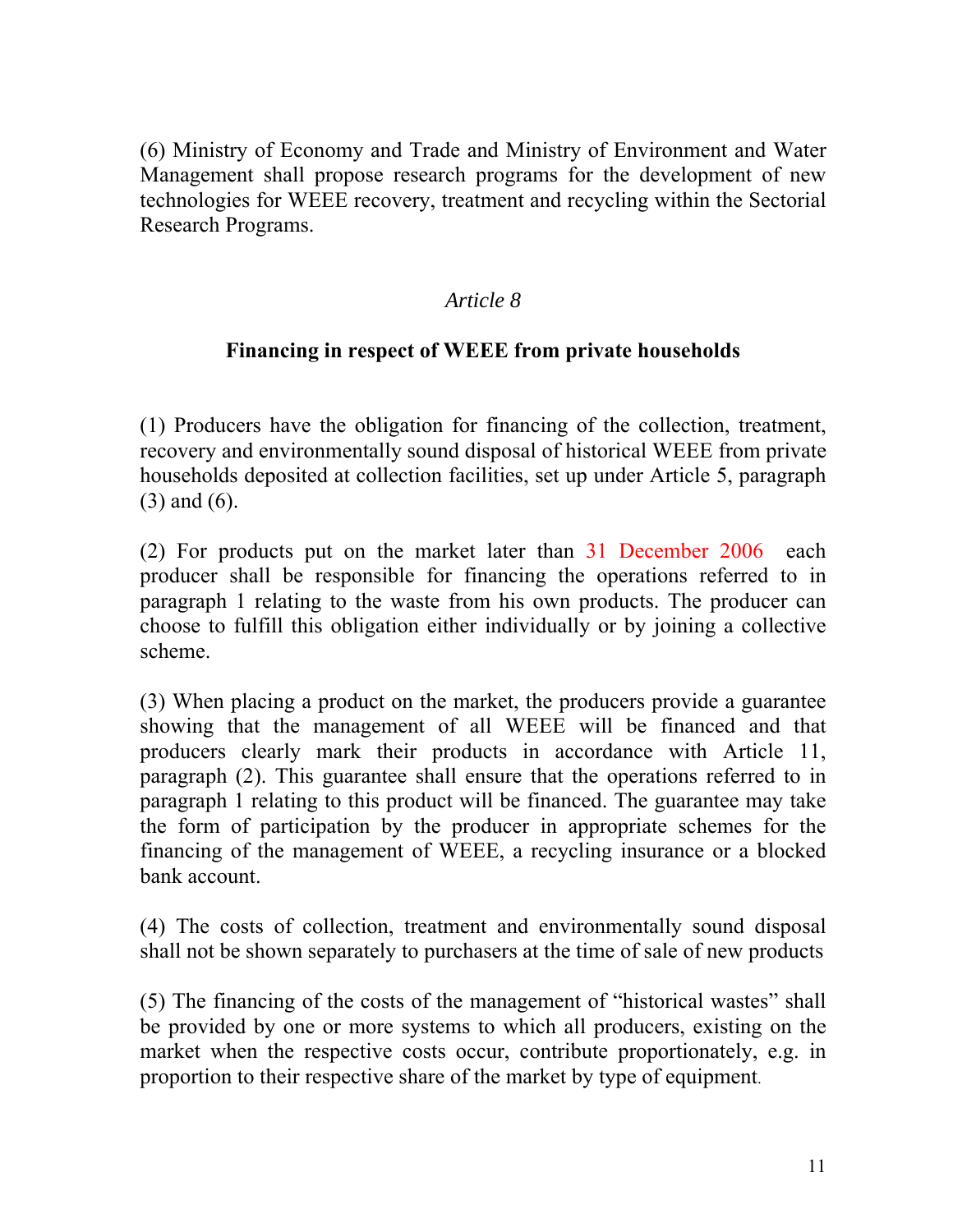(6) By 3 February 2011, producers may inform the purchaser, at the time of sale of a new product, about the costs of collection, treatment and disposal in an environmentally sound way related to products of Annex 1A, except for the products of category 1 of the same annex for which the date is 3 February 2013. The costs mentioned shall not exceed the actual costs incurred by producers.

(7) Producers supplying electrical and electronic equipment for export by means of distance communication have to comply also the requirements set out in this Article for the equipment supplied in the Member State where the purchaser of that equipment resides.

## *Article 9*

## **Financing in respect of WEEE from users other than private households**

(1) Starting from 1 January 2007, the financing of the costs for the collection, treatment, recovery and environmentally sound disposal of WEEE from users other than private households from products put on the market after this date is to be provided for by producers.

(2) For the "historical wastes" the financing of the costs of management shall be provided for by producers, as follows:

a) For the "historical wastes" being replaced by new equivalent products or by new equipment fulfilling the same function, the financing of the costs of management shall be provided for by producers of those new products when supplying them. The users other than private households may contribute, partly or totally, at the financing of costs of management of those categories of wastes.

b) For "historical wastes" other than those mentioned under letter a) the financing of costs of management shall be provided for by the users other than private households.

(3) Producers and users other than private households may, without prejudice to this Directive, conclude agreements stipulating other financing methods.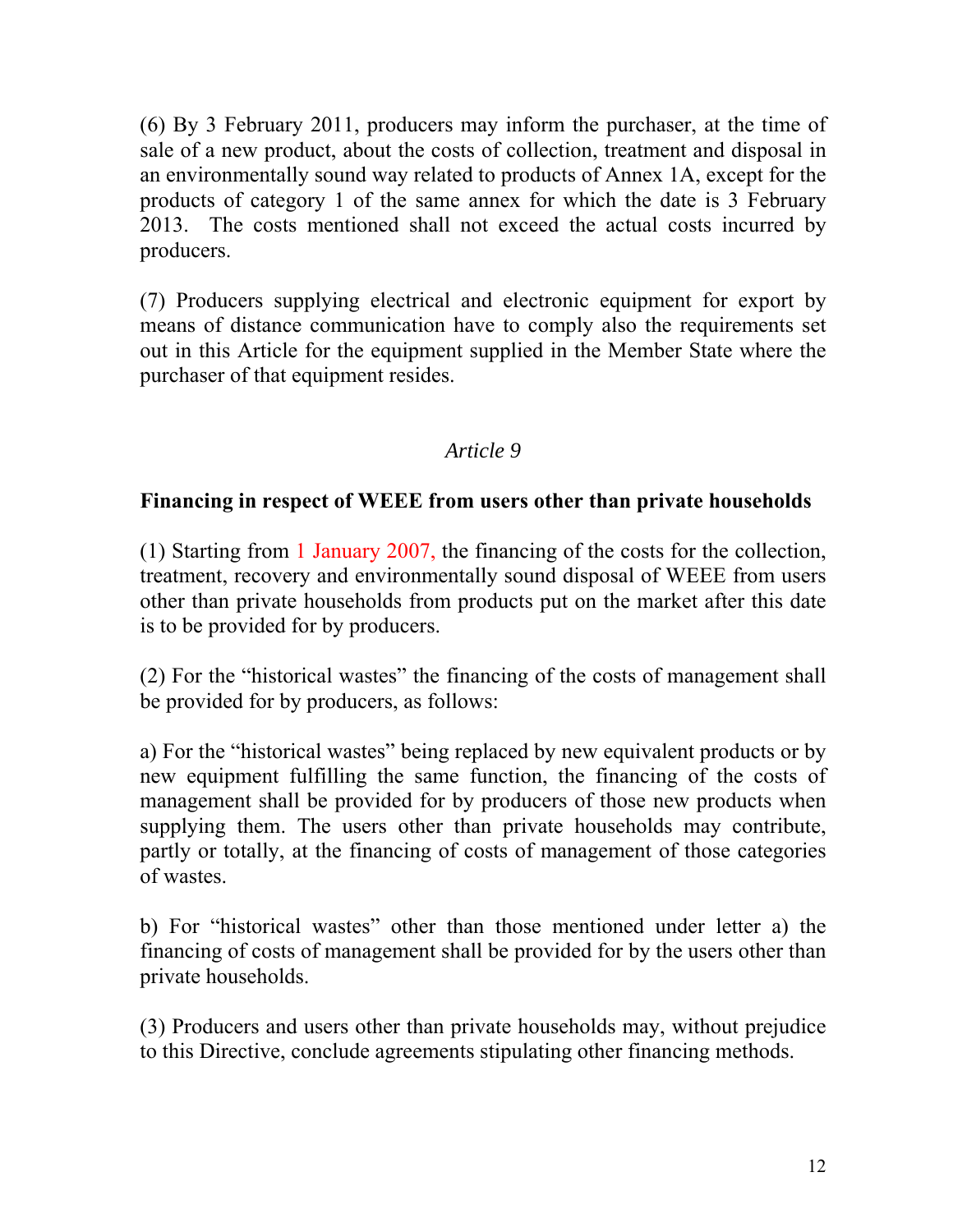### *Article 10*

## **Information for users**

(1) Producers are required to ensure that users of electrical and electronic equipment in private households are given the necessary information about :

a) the requirement not to dispose of WEEE as unsorted municipal waste and to collect such WEEE separately;

b) the return and collection systems available to them;

c) the role of users in contributing to reuse, recycling and other forms of recovery of WEEE;

d) the potential effects on the environment and human health as a result of the presence of hazardous substances in electrical and electronic equipment;

e) the meaning of the symbol shown in Annex 4.

(2) Ministry of Economy and Commerce, Ministry of Environment and Water Management and the local public authorities are requested to promote information and educational campaigns of consumers and to encourage them to facilitate the process of reuse, treatment and recovery of WEEE.

(3) With a view of minimizing the disposal of WEEE as unsorted municipal waste and to facilitating its separate collection, the producers shall mark electrical and electronic equipment manufactured after 31 December 2006, with the symbol shown in Annex 4.

(4) In exceptional cases, where this is necessary because of the size or the function of the product, the symbol shall be printed on the packaging, on the instructions for use and on the warranty of the electrical and electronic equipment.

(5) Producers and/or distributors shall provide all of the information referred to in paragraphs  $(1) - (3)$ , in the instructions for use or at the point of sale.

*Article 11* 

### **Information for treatment facilities**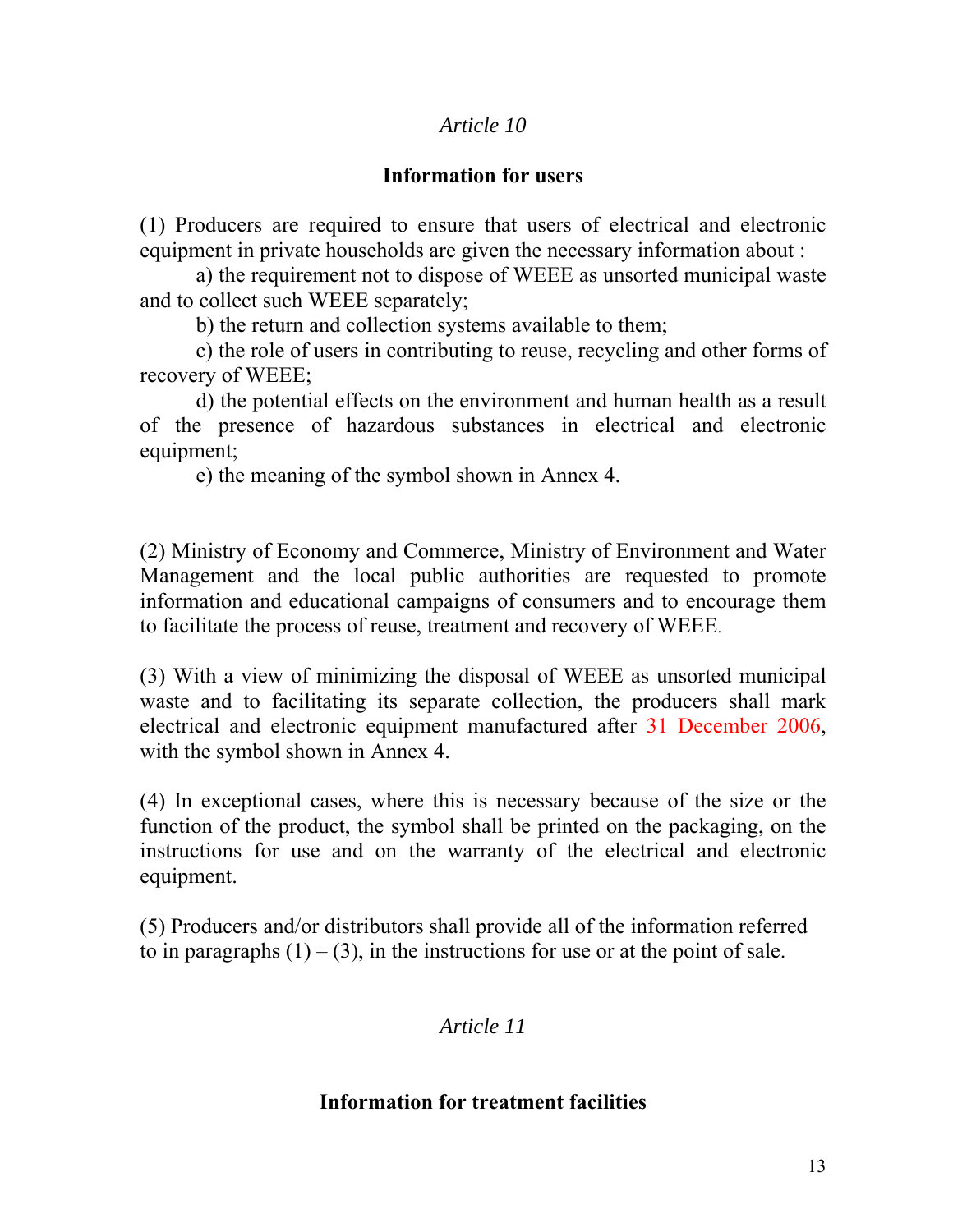(1) In order to facilitate the reuse and the correct and environmentally sound treatment of WEEE, including maintenance, upgrade, refurbishment and recycling, producers are obliged to provide the reuse and treatment information for each type of EEE put on the market within one year after the equipment is put on the market.

(2) This information referred to in paragraph (1) shall include data on the different EEE components and materials, as well as the location of dangerous substances and preparations in EEE .

(3) Producers of EEE shall make available this information to reuse centers, treatment and recycling facilities, in the form of manuals or by means of electronic media (e.g. CD-ROM, online services).

(4) National Authority for Consumer Protection shall ensure that any EEE put on the market after 31 December 2006 is clearly identifiable by a mark on the appliance. A mark on the appliance shall specify that the latter was put on the market after this date.

(5) The provisions about mark on the appliance from paragraph (4) are establish by common order of the Ministry of Environment and Water Management and Ministry of Economy and Trade until 30 July 2006.

# *Article 12*

## **Information and reporting**

(1) By 31 December 2005, Ministry of Environment and Water Management shall draw up a register of producers and importers in order to collect information, on an annual basis, including estimates, as regard to:

- a) quantities and categories electrical and electronic equipment put on their market;
- b) quantities and categories electrical and electronic equipment collected through all routes, reused, recycled and recovered;
- c) collected waste exported, by weight or, if this is not possible, by number.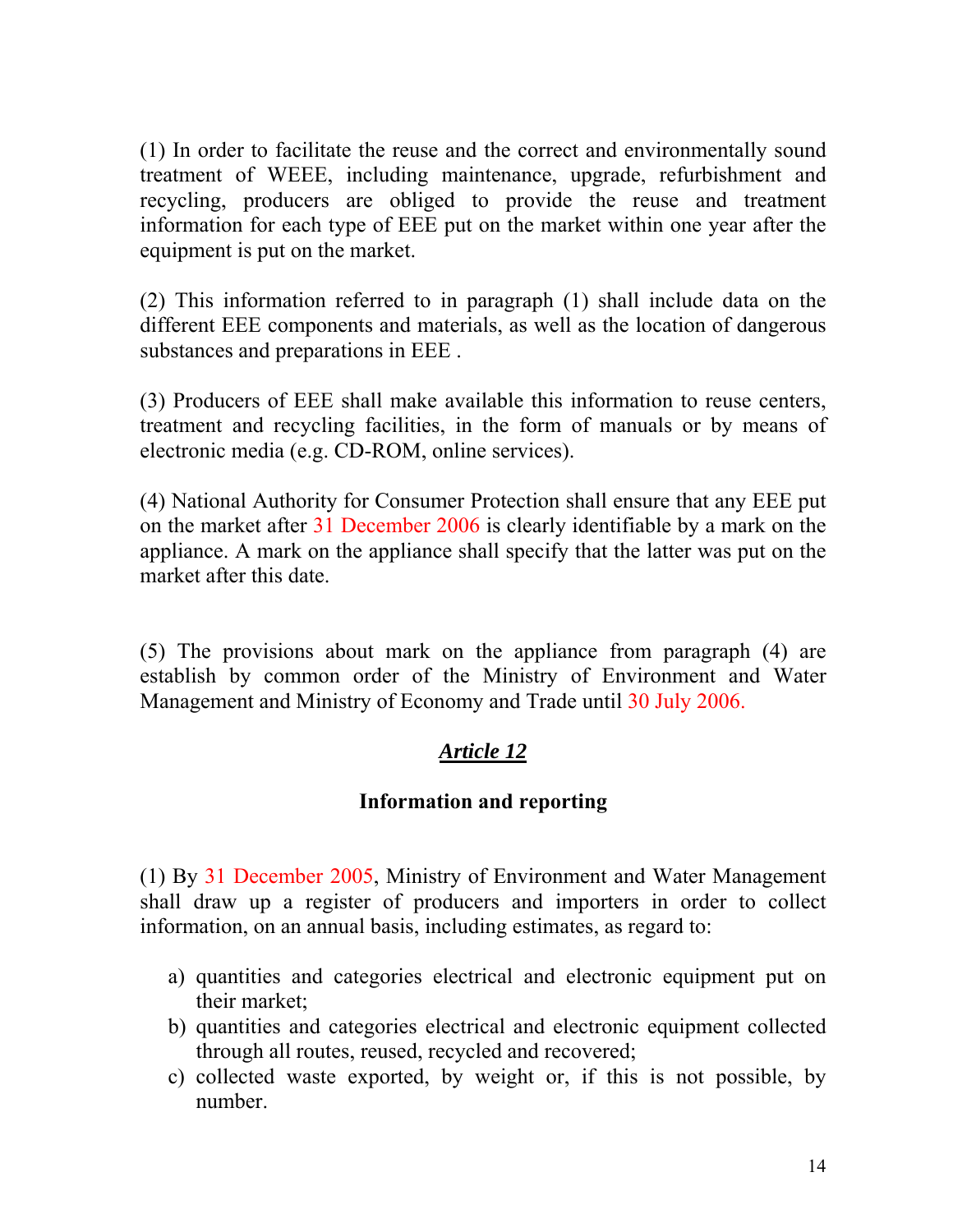(2) Producers are obliged to enroll into the register mentioned above at paragraph (1) until 31 July 2006 and shall receive a registration number which shall be communicated to all the commercial networks selling WEEE.

(3) Only the producers recorded into the register mentioned above at paragraph (1) shall be allowed to put on the market electrical and electronic equipment.

(4) Producers of EEE shall provide informations about quantities and categories of EEE put on the market regarding paragraph (1).

(5) Producers supplying electrical and electronic equipment by means of distance communication provide to the Ministry of Environment and Water Management information on the compliance with the requirements of paragraph (4) and art. 8 paragraph (7).

 (6) Ministry of Environment and Water Management will transfer the information to the European Commission, on a two-yearly basis within 18 months after the end of the period covered. The first period of reporting cover the timetable 2007-2008. In particular are took into account the treatment operations as referred to in Article 6 paragraph (7).

 (7) Ministry of Environment and Water Management shall send a report to the Commission on the implementation of this Decision at three-year intervals. The report shall be drawn up on the basis of a questionnaire or outline provided by the Commission. The report shall be made available to the Commission within nine months of the end of the three years period covered by it.

(8) Ministry of Environment and Water Management shall make the first report three years period covered for 2007-2009.

# *Article 13*

## **Inspection and monitoring. Penalties**.

(1) The following facts shall constitute minor offences and shall be penalized as follows: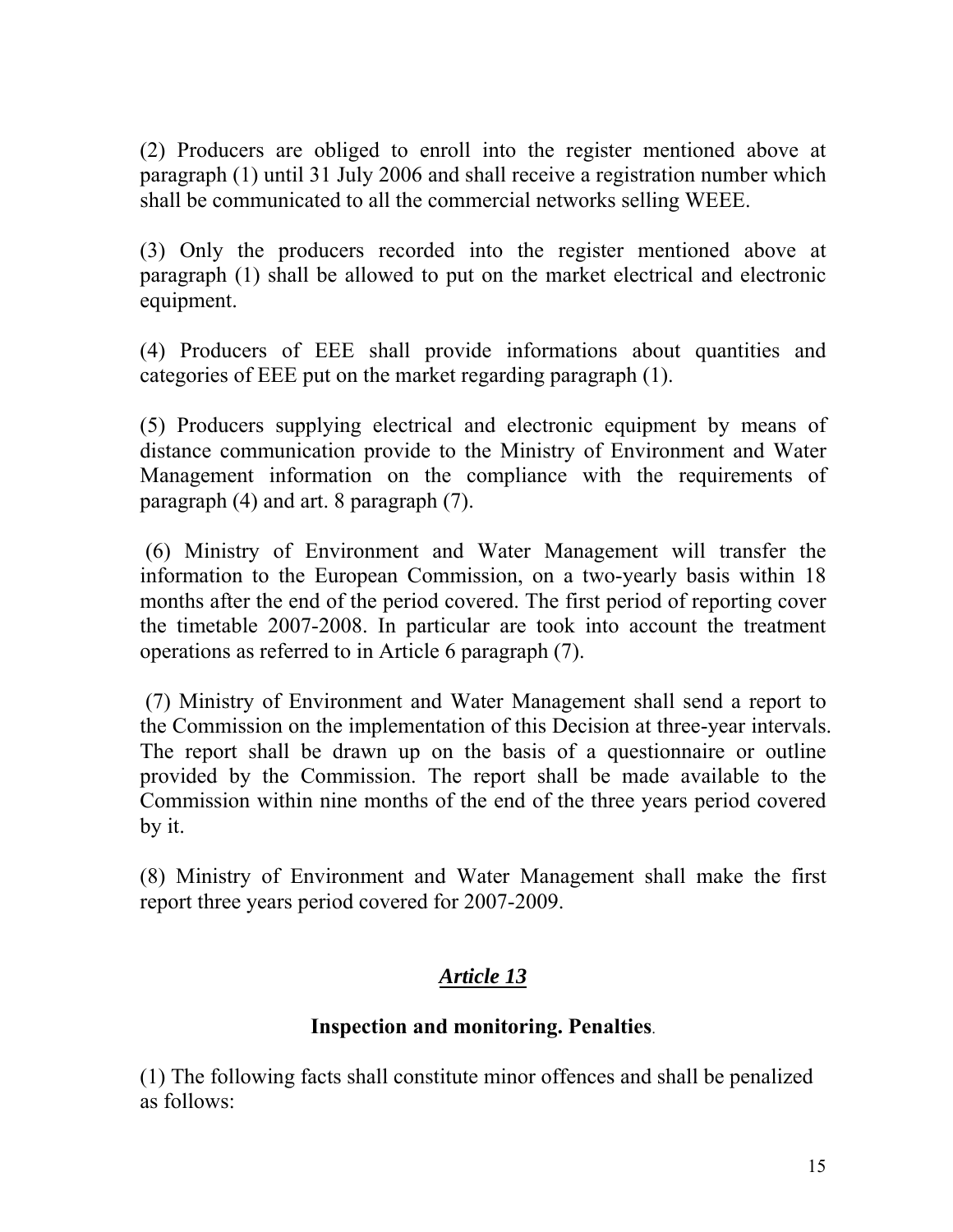a) With a fine from 5.000.000 ROL to 10.000.000 ROL for violating the provisions of Art. 5 paragraph (2) for phisical persons and with a fine from 25.000.000 Rol to 50.000.000 ROL for juridical persoans.

b) With a fine from 25.000.000 ROL to 50.000.000 ROL for violating the provisions of Art. 11 paragraph (1) and paragraph (2).

c) With a fine from 50.000.000 ROL to 75.000.000 ROL for violating the provisions of Art. 5 paragraph (5) and paragraph (6), art.7 paragraph (3), art.8 paragraph (7), art.10 paragraph (3), paragraph (4) and paragraph (5), art.11 paragraph (3) and paragraph (4).

d) With a fine from 100.000.000 ROL to 200.000.000 ROL for violating the provisions of Art. 9 paragraph (2) letter b).

e) nerespectarea prevederilor art. 5 alin. (3), art. 8 alin (1), art. 9 alin. (2) lit. (a), art. 12 alin. (2) şi alin. (4) cu amendă de la 100.000.000 lei la 200.000.000 lei și cu suspendarea temporară a activității agentului economic până la conformarea cu prevederile prezentei hotărâri.

e) With a fine from 100.000.000 ROL to 200.000.000 ROL and temporary suspend of economy agent activity until the conformation to provisions of this decision for violating the provisions of Art. 5 paragraph (3), art. 8 paragraph (1), art.9 paragraph (2) letter (a), art.12 paragraph (2) and paragraph (4).

(2) The ascertaining of the minor offences from art.13 paragraph (1) and the enforcement of the penalties shall be made by the empowered personnel of:

 a) National Environment Guard for ascertaining of the provisions of art.5 paragrah (2), paragraph (3), paragraph.(5) and paragraph.(6), art.7 paragraph.(3), art. 8 paragraph (1), art. 9 paragraph (2), art.11 paragraph.(1), paragraph (2), paragraph (3), art. 12 paragraph (2) and paragraph (4).

 b) National Authority for Consumer Protection for ascertaining of the provisions of art.10 paragarph.(3), paragraph (4) and paragraph (5), art.11 paragraph (4).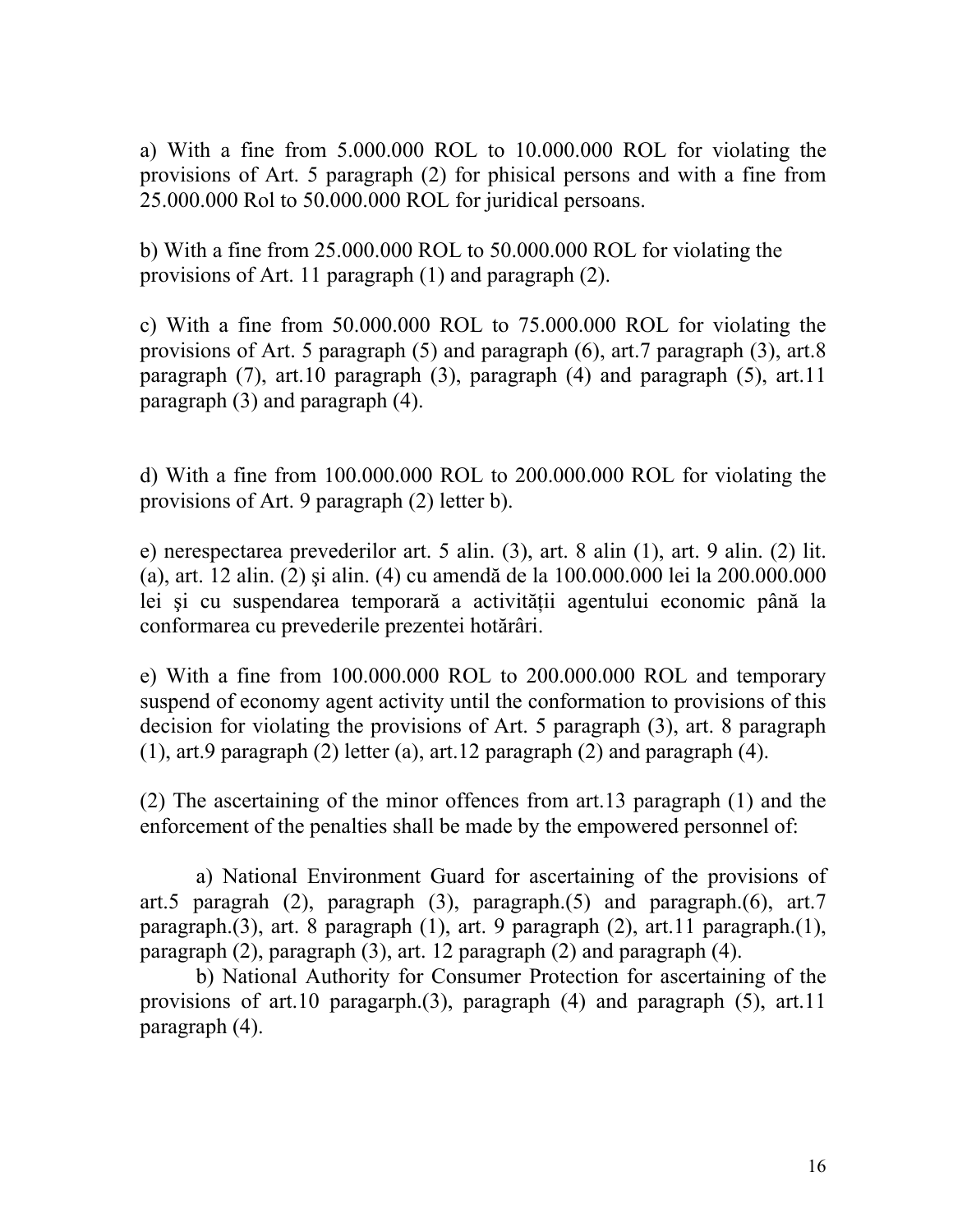(3) The provisions of the Governmental Ordinance no. 2/2001 on legal regime of minor offences, with changes and subsequent amendments, are applicable to the minor offences set out at paragraph (1).

# *Article 14*

### **Final provisions**

(1) Annexes no. 1A, 1B, 2, 3 and 4 are integral part of this Decision.

## *Article 15*

### **Transposition**

(1) This Governmental Decision transposes the Council Directive no. 2002/96/EC on waste electrical and electronic equipment, published in Official Journal of the EU no. L037/13.02.2003 and Council Directive no. 2003/108/EC to amend the Council Directive no. 2002/96/EC published in Official Journal of the EU no. L345/31.12.2003.

 (2) This Governmental Decision shall enter into force within 30 days from the date of publication in the Official Journal of Romania, Part. I.

# **PRIM – MINISTRU**

**Călin Popescu Tăriceanu**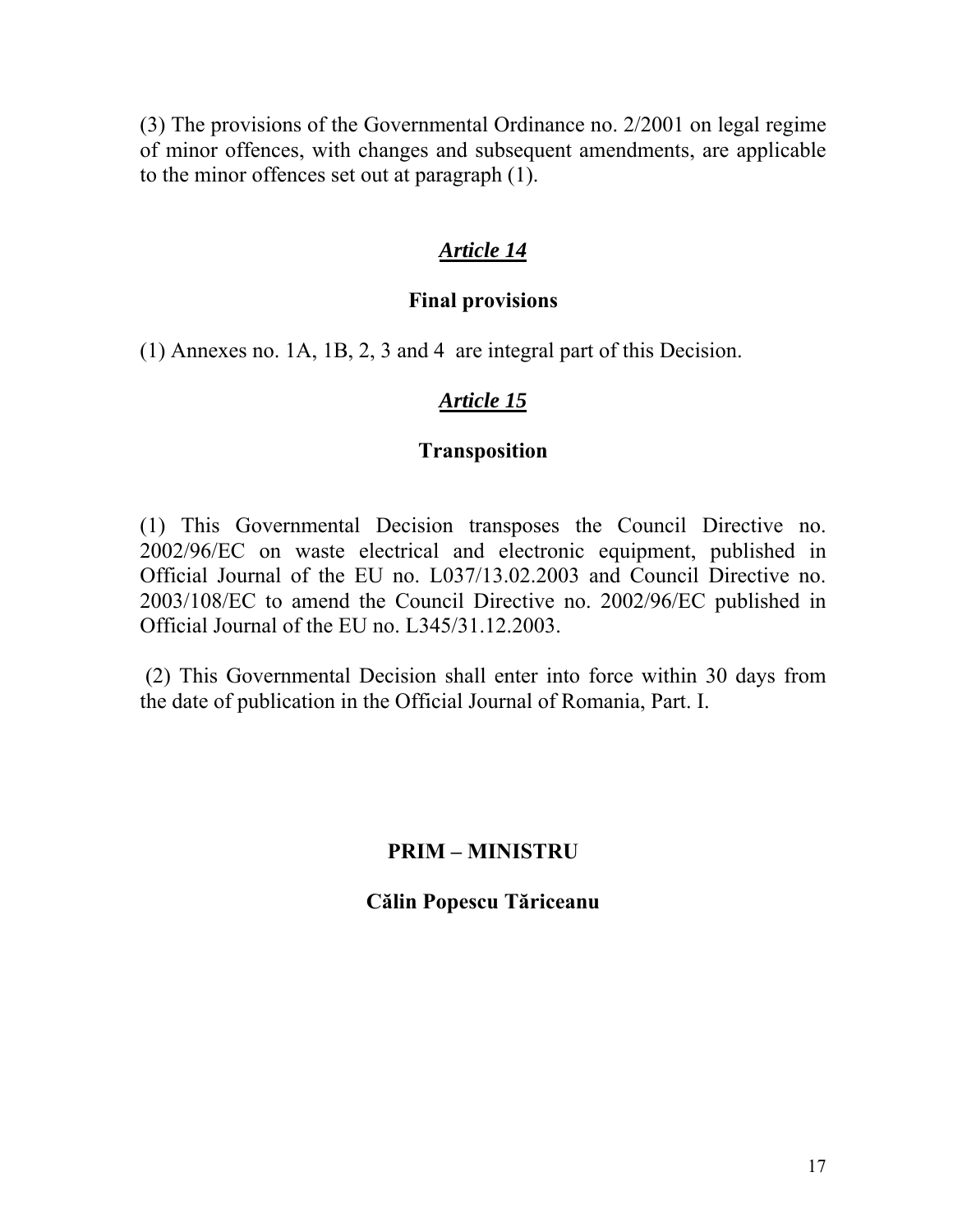# *ANNEXA no.1 A*

## **Categories of electrical and electronic equipment covered by this Decision**

- 1. Large household appliances
- 2. Small household appliances
- 3. IT and telecommunications equipment
- 4. Consumer equipment
- 5. Lighting equipment
- 6. Electrical and electronic tools (with the exception of large-scale stationary industrial tools)
- 7. Toys, leisure and sports equipment
- 8. Medical devices (with the exception of all implanted and infected products)
- 9. Monitoring and control instruments
- 10. Automatic dispensers

## *ANNEXA No.1B*

### **List of products which shall be taken into account for the purpose of this Directive and which fall under the categories of Annex IA**

### 1. **Large household appliances**

- Large cooling appliances
- Refrigerators
- Freezers
- Other large appliances used for refrigeration, conservation and storage of food
- Washing machines
- Clothes dryers
- Dish washing machines
- Cooking
- Electric stoves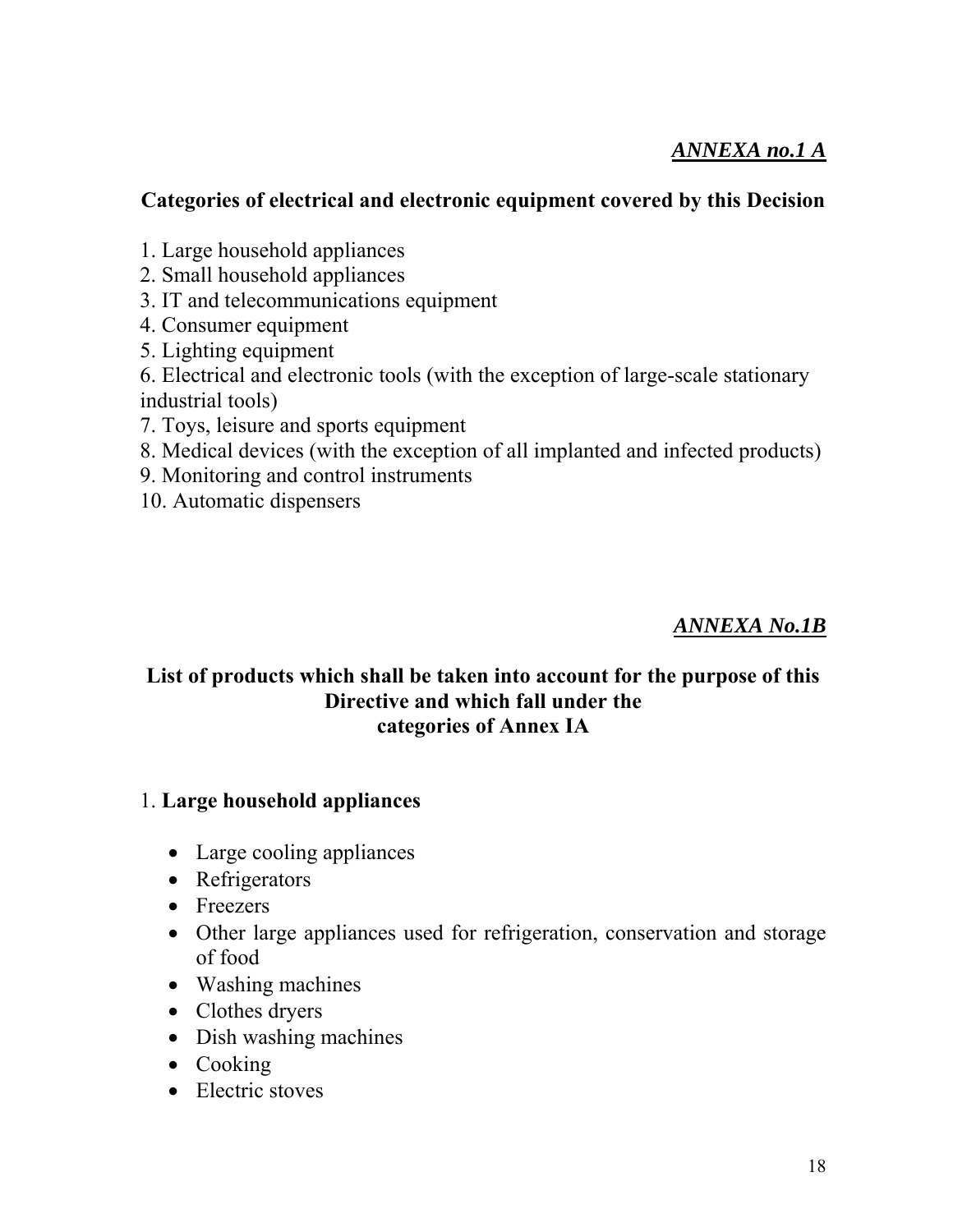- Electric hot plates
- Microwaves
- Other large appliances used for cooking and other processing of food
- Electric heating appliances
- Electric radiators
- Other large appliances for heating rooms, beds, seating furniture
- Electric fans
- Air conditioner appliances
- Other fanning, exhaust ventilation and conditioning equipment

## 2. **Small household appliances**

- Vacuum cleaners
- Carpet sweepers
- Other appliances for cleaning
- Appliances used for sewing, knitting, weaving and other processing for textiles
- Irons and other appliances for ironing, mangling and other care of clothing
- Toasters
- Fryers
- Grinders, coffee machines and equipment for opening or sealing containers or packages
- Electric knives
- Appliances for hair-cutting, hair drying, tooth brushing, shaving, massage and other body care appliances
- Clocks, watches and equipment for the purpose of measuring, indicating or registering time
- Scale

## 3. **IT and telecommunications equipment**

- Centralised data processing:
- Mainframes
- Minicomputers
- Printer units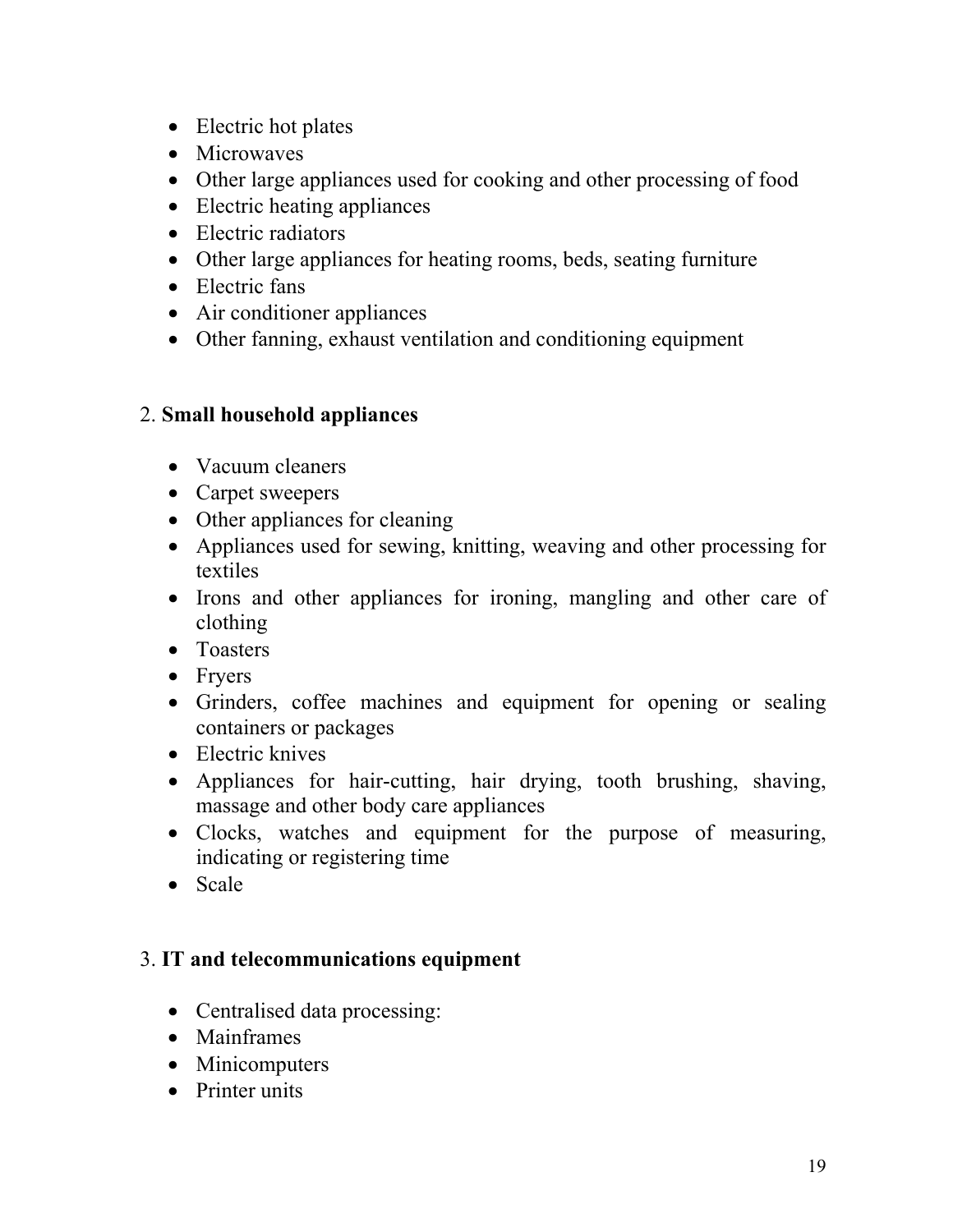- Personal computing:
- Personal computers (CPU, mouse, screen and keyboard included)
- Laptop computers (CPU, mouse, screen and keyboard included)
- Notebook computers
- Notepad computers
- Printers
- Copying equipment
- Electrical and electronic typewriters
- Pocket and desk calculators
- and other products and equipment for the collection, storage, processing, presentation or communication of information
- by electronic means
- User terminals and systems
- Facsimile
- Telex
- Telephones
- Pay telephones
- Cordless telephones
- Cellular telephones
- Answering systems
- and other products or equipment of transmitting sound, images or other information by telecommunications

## **4. Consumer equipment**

- Radio sets
- Television sets
- Videocameras
- Video recorders
- Hi-fi recorders
- Audio amplifiers
- Musical instruments
- And other products or equipment for the purpose of recording or reproducing sound or images, including signals
- or other technologies for the distribution of sound and image than by telecommunications

# **5. Lighting equipment**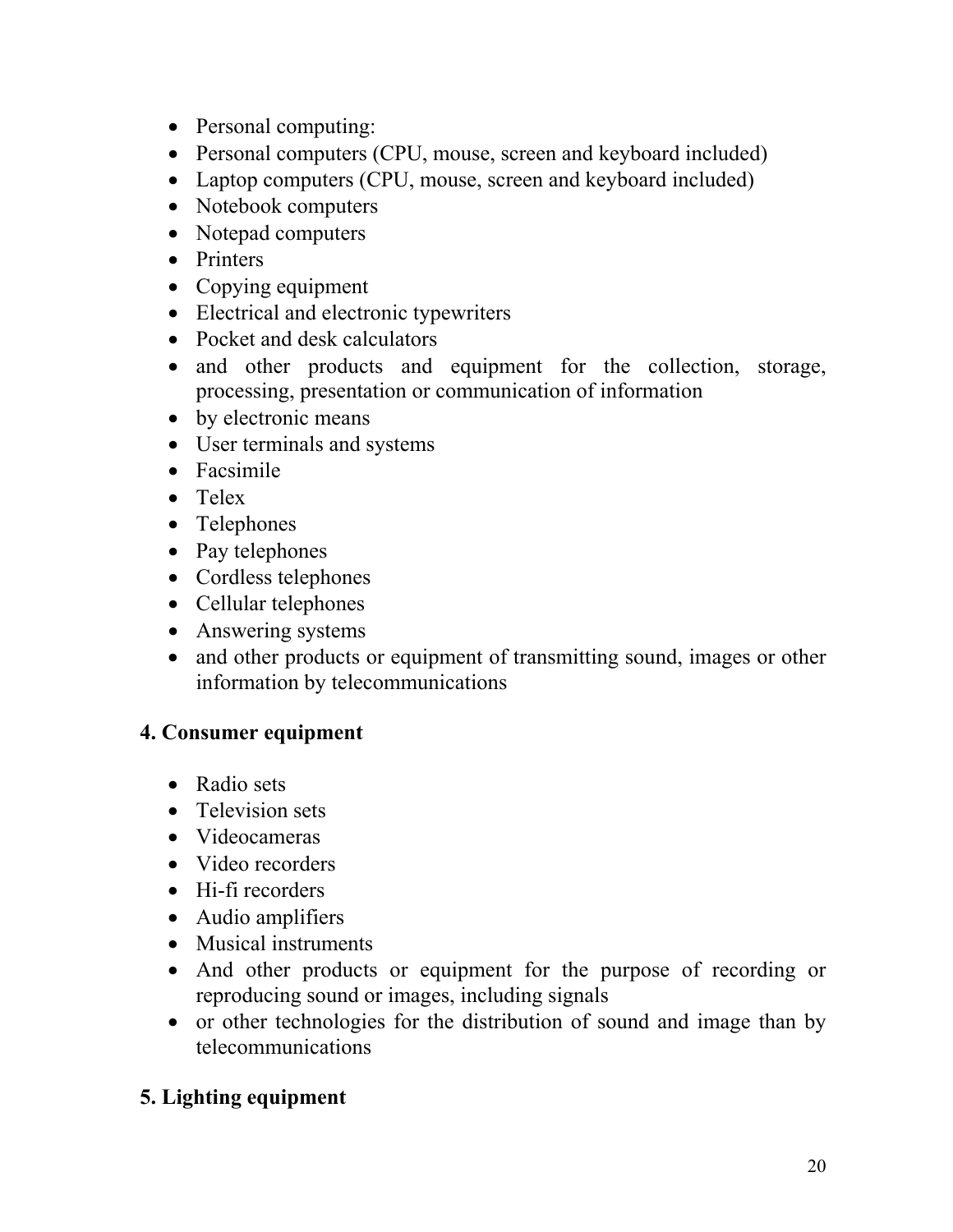- Luminaires for fluorescent lamps with the exception of luminaires in households
- Straight fluorescent lamps
- Compact fluorescent lamps
- High intensity discharge lamps, including pressure sodium lamps and metal halide lamps
- Low pressure sodium lamps
- Other lighting or equipment for the purpose of spreading or controlling light with the exception of filament bulbs

## **6. Electrical and electronic tools (with the exception of large-scale stationary industrial tools)**

- Drills
- Saws
- Sewing machines
- Equipment for turning, milling, sanding, grinding, sawing, cutting, shearing, drilling, making holes, punching,
- folding, bending or similar processing of wood, metal and other materials
- Tools for riveting, nailing or screwing or removing rivets, nails, screws or similar uses
- Tools for welding, soldering or similar use
- Equipment for spraying, spreading, dispersing or other treatment of liquid or gaseous substances by other means
- Tools for mowing or other gardening activities

# **7. Toys, leisure and sports equipment**

- Electric trains or car racing sets
- Hand-held video game consoles
- Video games
- Computers for biking, diving, running, rowing, etc.
- Sports equipment with electric or electronic components
- Coin slot machines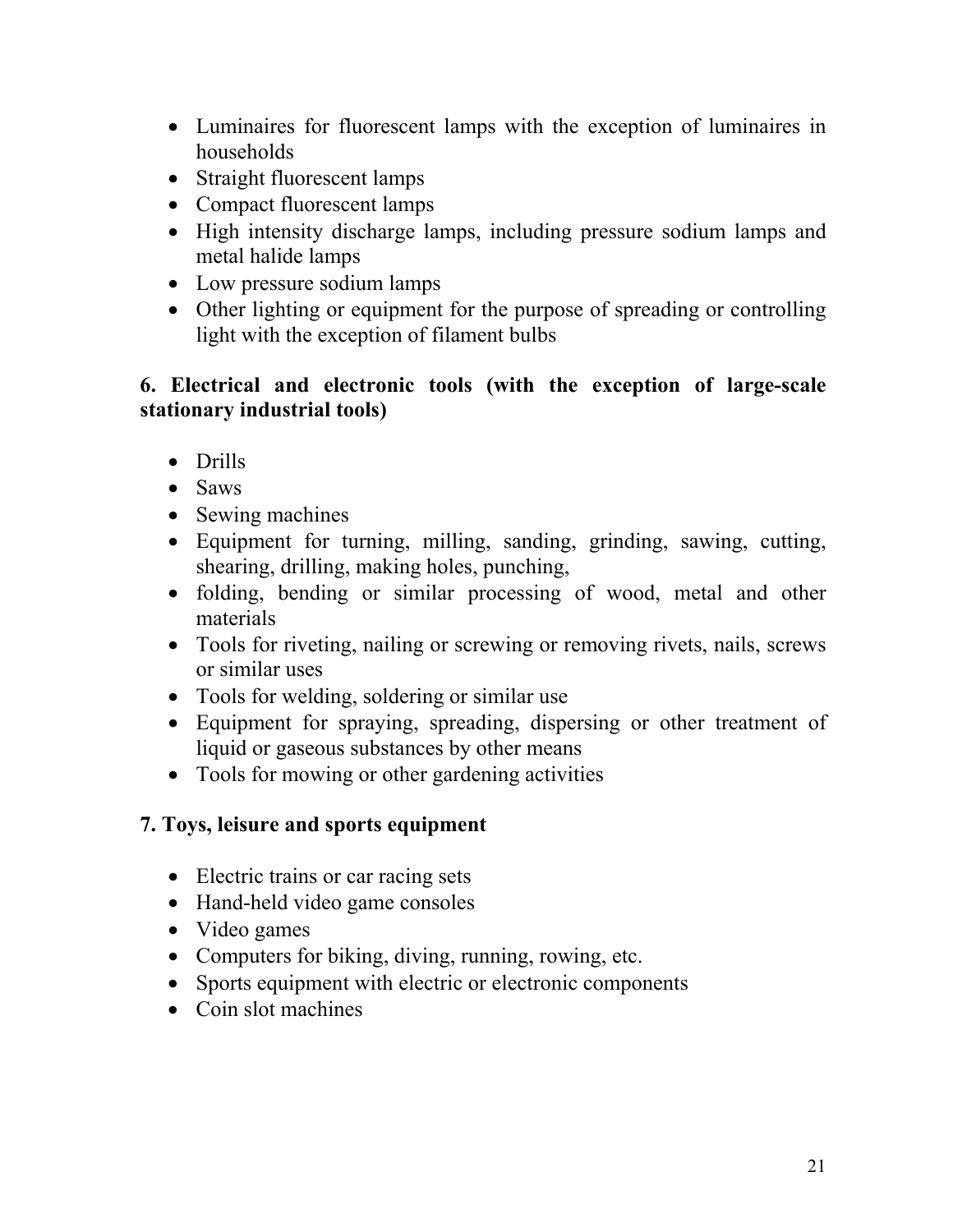# **8. Medical devices (wi th the exception of all implanted and infected products)**

- Radiotherapy equipment
- Cardiology
- Dialysis
- Pulmonary ventilators
- Nuclear medicine
- Laboratory equipment for *in-vitro* diagnosis
- Analysers
- Freezers
- Fertilization tests
- Other appliances for detecting, preventing, monitoring, treating, alleviating illness, injury or disability

## **9. Monitoring and control instruments**

- Smoke detector
- Heating regulators
- Thermostats
- Measuring, weighing or adjusting appliances for household or as laboratory equipment
- Other monitoring and control instruments used in industrial installations (e.g. in control panels)

## **10. Automatic dispensers**

- Automatic dispensers for hot drinks
- Automatic dispensers for hot or cold bottles or cans
- Automatic dispensers for solid products
- Automatic dispensers for money
- All appliances which deliver automatically all kind of products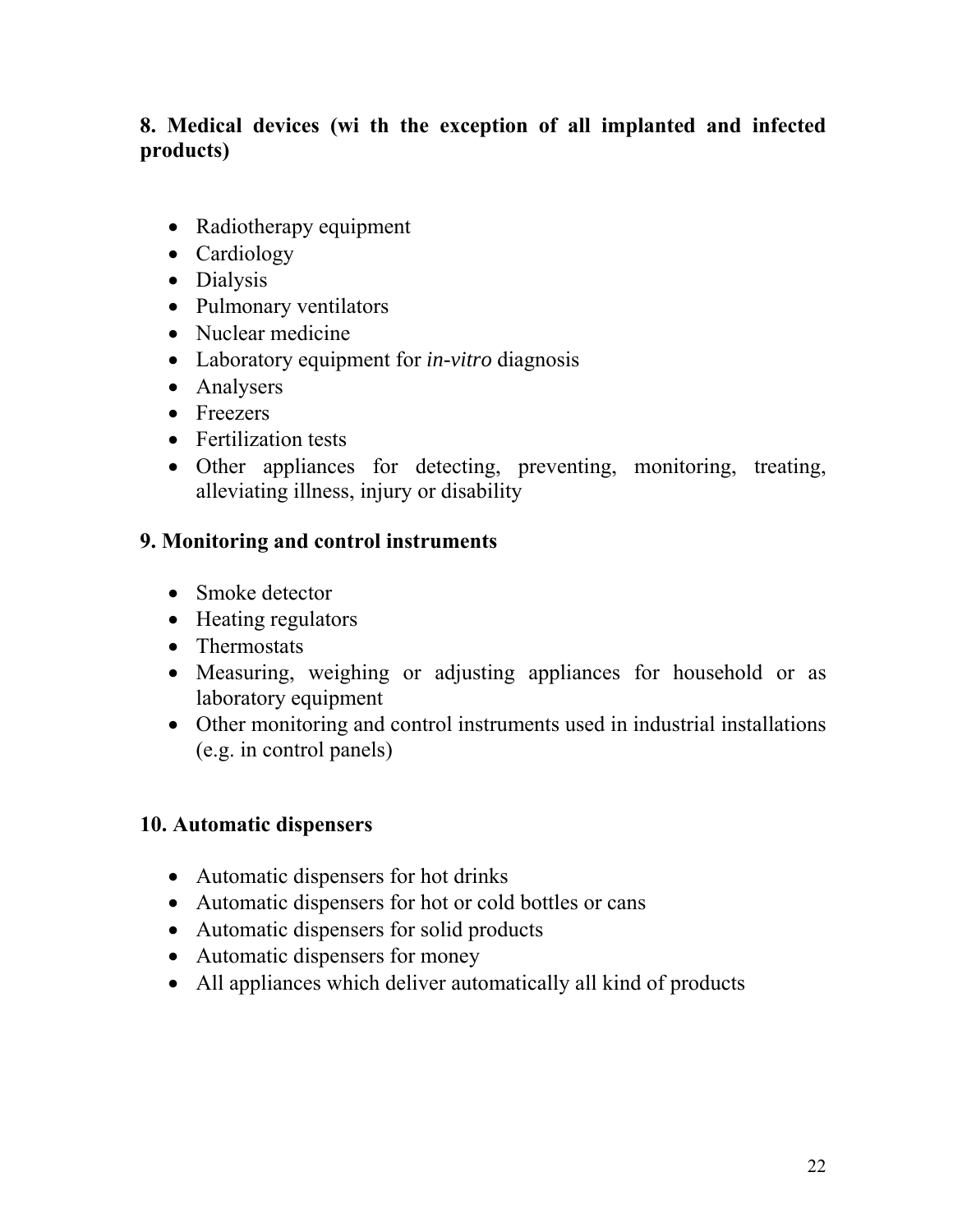## **Selective treatment for materials and components of waste electrical and electronic equipment in accordance with Article 6 paragraph (3)**

1. As a minimum the following substances, preparations and components have to be removed from any separately collected WEEE:

— polychlorinated biphenyls (PCB) containing capacitors in accordance with Government Decision no. 173/2000 for special provisions of PCBs and another compounds (PCBs/PCTs)

— mercury containing components, such as switches or backlighting lamps,

— batteries,

— printed circuit boards of mobile phones generally, and of other devices if the surface of the printed circuit board is greater than 10 square centimetres,

— toner cartridges, liquid and pasty, as well as colour toner,

— plastic containing brominated flame retardants,

— asbestos waste and components which contain asbestos,

— cathode ray tubes,

— chlorofluorocarbons (CFC), hydrochlorofluorocarbons (HCFC) or hydrofluorocarbons (HFC), hydrocarbons (HC),

— gas discharge lamps,

— liquid crystal displays (together with their casing where appropriate) of a surface greater than 100 square centimeters and all those back-lighted with gas discharge lamps,

— external electric cables,

— components containing refractory ceramic fibers as described in Government Decision no 490/2002 for approve Methodological Norms of Emergency Government Decision no 200/2000 for classification, labeling and packaging of dangerous and preparation substances.

— components containing radioactive substances with the exception of components that not exceed the values from Ordinance of President of National Commission for Nuclear Activity Control no 14/2000 for approve of Principal Norms for Radiological Security and regarding Minister of Family and Health Order no 944/2001 for approve Norms of medical monitoring of persons professional exposed to the ionising radiations.;

— electrolyte capacitors containing substances of concern (height  $> 25$  mm, diameter > 25 mm or proportionately similar volume)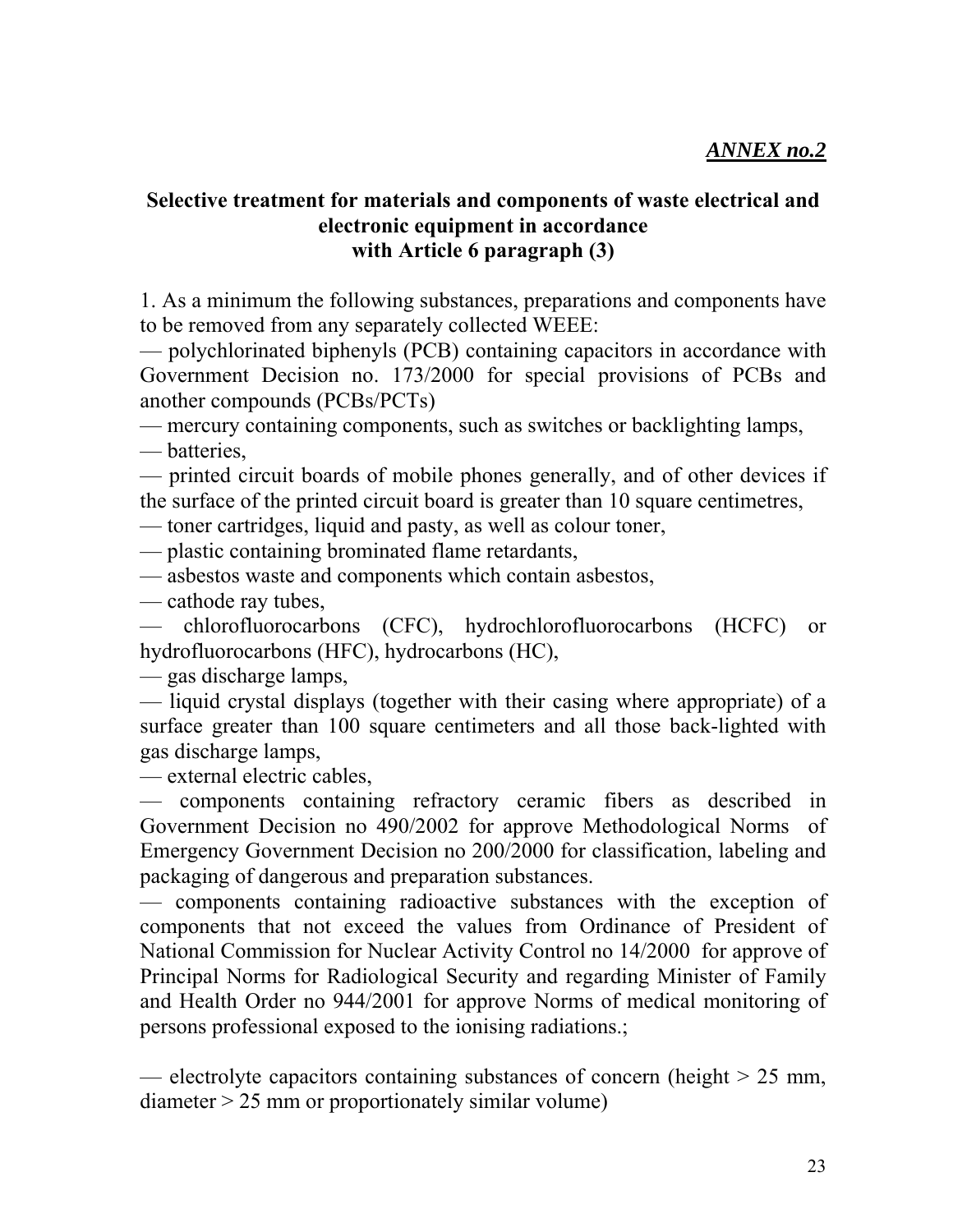These substances, preparations and components shall be disposed of or recovered in compliance with Article 5 of Government Decision 426/2001 for approve Emergency Government Decision 78/2000 of waste management.

2. The following components of WEEE that is separately collected have to be treated as indicated:

— cathode ray tubes: The fluorescent coating has to be removed,

— equipment containing gases that are ozone depleting or have a global warming potential (GWP) above 15, such as those contained in foams and refrigeration circuits: the gases must be properly extracted and properly treated. Ozone-depleting gases must be treated in accordance with Law no 159/2000 for approve Government Ordinance no 89/1999 for commercial regim and use restrictions of substances that deplete the ozone layer.

— gas discharge lamps: The mercury shall be removed.

3. Taking into account environmental considerations and the desirability of reuse and recycling, paragraphs 1 and 2 shall be applied in such a way that environmentally-sound reuse and recycling of components or whole appliances is not hindered.

## *ANNEX no.3*

## **Technical requirements in accordance with Article 6 paragraph (6)**

1. Sites for storage (including temporary storage) of WEEE prior to their treatment (without prejudice to the requirements of Government Emergency Ordinance no 78/2000 on waste regime, approved with changes and amendments by the Law no. 426/2001),

— impermeable surfaces for appropriate areas with the provision of spillage collection facilities and, where appropriate, decanters and cleanser-degreasers, — weatherproof covering for appropriate areas.

2. Sites for treatment of WEEE:

— balances to measure the weight of the treated waste,

— impermeable surfaces and waterproof covering for appropriate areas with the provision of spillage collection facilities and, where appropriate, decanters and cleanser-degreasers,

— appropriate storage for disassembled spare parts,